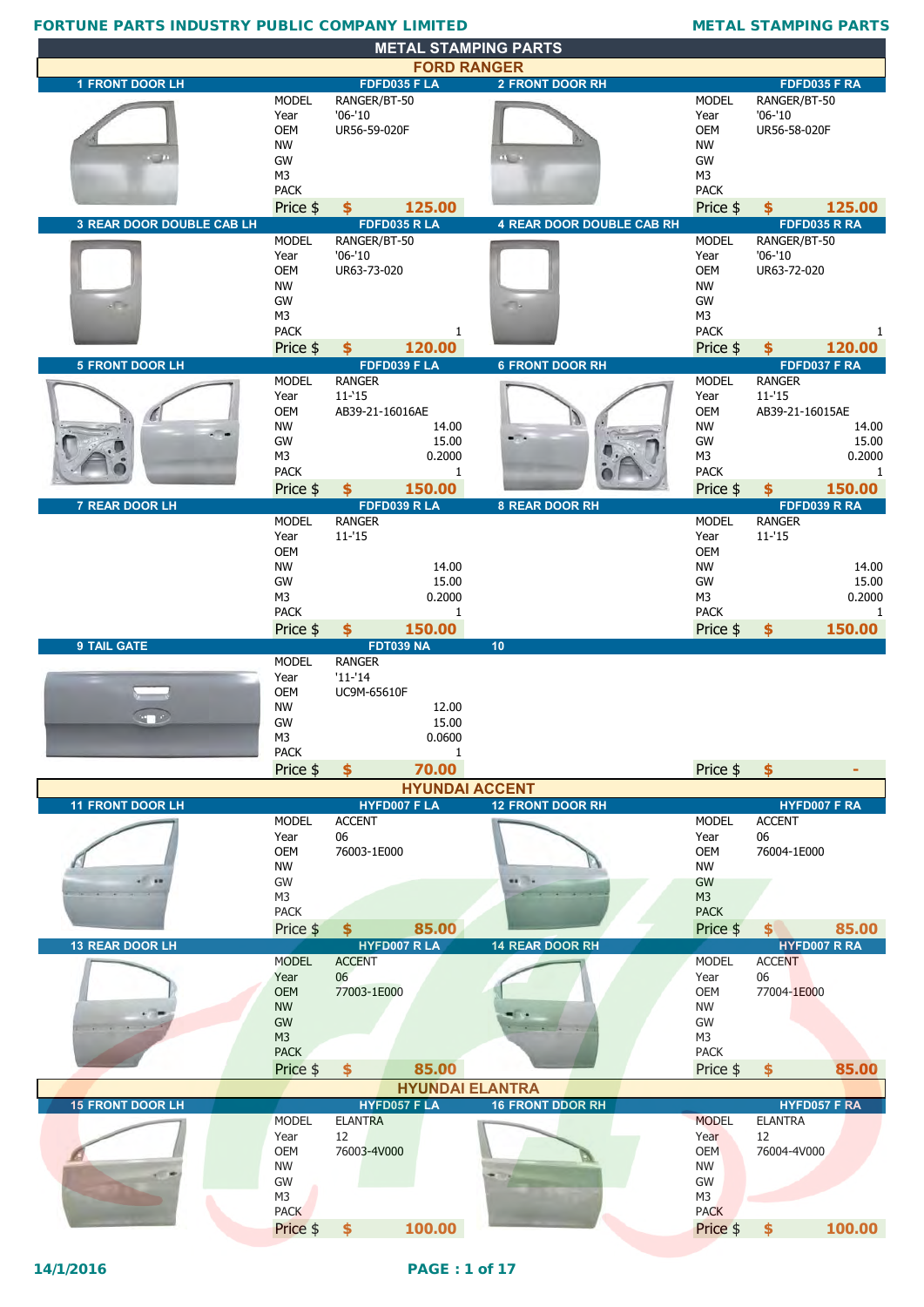|                                   |                               |                               |                   | <b>METAL STAMPING PARTS</b>              |                               |                                      |                 |
|-----------------------------------|-------------------------------|-------------------------------|-------------------|------------------------------------------|-------------------------------|--------------------------------------|-----------------|
| <b>17 REAR DOOR LH</b>            |                               | HYFD057 R LA                  |                   | <b>18 REAR DOOR RH</b>                   |                               | HYFD057 R RA                         |                 |
|                                   | <b>MODEL</b><br>Year          | <b>ELANTRA</b><br>12          |                   |                                          | <b>MODEL</b><br>Year          | <b>ELANTRA</b><br>12                 |                 |
|                                   | <b>OEM</b>                    | 77003-4V000                   |                   |                                          | <b>OEM</b>                    | 77004-4V000                          |                 |
|                                   | <b>NW</b>                     |                               |                   |                                          | <b>NW</b>                     |                                      |                 |
|                                   | GW                            |                               |                   |                                          | GW                            |                                      |                 |
|                                   | M <sub>3</sub>                |                               |                   |                                          | M3                            |                                      |                 |
|                                   | <b>PACK</b>                   |                               |                   |                                          | <b>PACK</b>                   |                                      |                 |
|                                   | Price \$                      | \$                            | 100.00            |                                          | Price \$                      | \$                                   | 100.00          |
|                                   |                               |                               |                   | <b>HYUNDAI TUCSON</b>                    |                               |                                      |                 |
| <b>19 FRONT DOOR LH</b>           | <b>MODEL</b>                  | HYFD083 F LA<br><b>TUCSON</b> |                   | <b>20 FRONT DOOR RH</b>                  | <b>MODEL</b>                  | <b>HYFD083 F RA</b><br><b>TUCSON</b> |                 |
|                                   | Year                          | 03                            |                   |                                          | Year                          | 03                                   |                 |
|                                   | <b>OEM</b>                    | 76003-2E020                   |                   |                                          | <b>OEM</b>                    | 76004-2E020                          |                 |
| $-102$                            | <b>NW</b>                     |                               |                   | <b>And Take</b>                          | <b>NW</b>                     |                                      |                 |
|                                   | GW                            |                               |                   |                                          | GW                            |                                      |                 |
|                                   | M <sub>3</sub><br><b>PACK</b> |                               |                   |                                          | M <sub>3</sub><br><b>PACK</b> |                                      |                 |
|                                   | Price \$                      | $\mathbf{\hat{5}}$            | 120.00            |                                          | Price \$                      | Ś.                                   | 120.00          |
| 21 REAR DOOR LH                   |                               | HYFD083 R LA                  |                   | 22 REAR DOOR RH                          |                               | HYFD083 R RA                         |                 |
|                                   | <b>MODEL</b>                  | <b>TUCSON</b>                 |                   |                                          | <b>MODEL</b>                  | <b>TUCSON</b>                        |                 |
|                                   | Year                          | 03                            |                   |                                          | Year                          | 03                                   |                 |
|                                   | <b>OEM</b>                    | 77003-2E020                   |                   |                                          | <b>OEM</b>                    | 77004-2E020                          |                 |
|                                   | <b>NW</b><br>GW               |                               |                   | H.                                       | <b>NW</b><br>GW               |                                      |                 |
|                                   | M <sub>3</sub>                |                               |                   |                                          | M3                            |                                      |                 |
|                                   | <b>PACK</b>                   |                               |                   |                                          | <b>PACK</b>                   |                                      |                 |
|                                   | Price \$                      | \$                            | 115.00            |                                          | Price \$                      | $\frac{1}{2}$                        | 115.00          |
| <b>23 TAIL GATE</b>               |                               | <b>HYT083 NA</b>              |                   | 24                                       |                               |                                      |                 |
|                                   | <b>MODEL</b>                  | <b>TUCSON</b>                 |                   |                                          |                               |                                      |                 |
|                                   | Year<br><b>OEM</b>            | 03<br>73700-2E030             |                   |                                          |                               |                                      |                 |
|                                   | <b>NW</b>                     |                               | 16.00             |                                          |                               |                                      |                 |
|                                   | GW                            |                               | 18.00             |                                          |                               |                                      |                 |
|                                   | M <sub>3</sub>                |                               | 0.2000            |                                          |                               |                                      |                 |
|                                   | <b>PACK</b>                   |                               | 1                 |                                          |                               |                                      |                 |
|                                   | Price \$                      | \$                            |                   |                                          | Price \$                      | \$                                   |                 |
|                                   |                               |                               |                   |                                          |                               |                                      |                 |
|                                   |                               |                               | <b>ISUZU DMAX</b> |                                          |                               |                                      |                 |
| 25 FRONT DOOR LH SINGLE CAB/SPACE |                               | IZFD037 F LA                  |                   | <b>26 FRONT DOOR RH SINGLE CAB/SPACE</b> |                               | IZFD037 F RA                         |                 |
|                                   | <b>MODEL</b>                  | D-MAX                         |                   |                                          | <b>MODEL</b>                  | D-MAX                                |                 |
|                                   | Year<br><b>OEM</b>            | $'02 - '05$<br>8-97359-124-0  |                   |                                          | Year<br><b>OEM</b>            | $'02 - '05$<br>8-97359-123-0         |                 |
|                                   | <b>NW</b>                     |                               | 18.00             |                                          | <b>NW</b>                     |                                      | 18.00           |
| <b>COM</b>                        | GW                            |                               | 19.50             | was in                                   | GW                            |                                      | 19.50           |
|                                   | M3                            |                               | 0.1815            |                                          | M <sub>3</sub>                |                                      | 0.1815          |
|                                   | <b>PACK</b>                   |                               | 1                 |                                          | <b>PACK</b>                   |                                      | 1               |
|                                   | Price \$                      | \$                            | 90.00             |                                          | Price \$                      | $\frac{1}{2}$                        | 90.00           |
| 27 REAR DOOR LH DOUBLE CAB        | <b>MODEL</b>                  | IZFD037 R LA<br>D'MAX         |                   | 28 REAR DOOR RH DOUBLE CABIN             | <b>MODEL</b>                  | IZFD037 R RA<br>D'MAX                |                 |
|                                   | Year                          | $'02 - '08$                   |                   |                                          | Year                          | $'02 - '08$                          |                 |
|                                   | OEM                           | 8-97359-171-0                 |                   |                                          | OEM                           | 8-97359-170-0                        |                 |
| <b>DO</b>                         | <b>NW</b>                     |                               | 15.00             |                                          | <b>NW</b>                     |                                      | 15.00           |
|                                   | GW<br>M3                      |                               | 17.00<br>0.1500   | $u_{\text{max}}$                         | GW<br>M3                      |                                      | 17.00<br>0.1500 |
|                                   | <b>PACK</b>                   |                               | $\mathbf{1}$      |                                          | <b>PACK</b>                   |                                      | 1               |
|                                   | Price \$                      | \$                            | 90.00             |                                          | Price \$                      | $\left  \right\rangle$               | 90.00           |
| <b>29 RADIATOR SUPPORT</b>        |                               | <b>IZR037 NA</b>              |                   | 30                                       |                               |                                      |                 |
|                                   | <b>MODEL</b>                  | <b>ISUZU D-MAX</b>            |                   |                                          |                               |                                      |                 |
|                                   | Year                          | $'04 - '05$                   |                   |                                          |                               |                                      |                 |
|                                   | <b>OEM</b>                    | 8-97234-874                   |                   |                                          |                               |                                      |                 |
|                                   | <b>NW</b><br>GW               |                               | 8.00<br>10.00     |                                          |                               |                                      |                 |
|                                   | M <sub>3</sub>                |                               | 0.0500            |                                          |                               |                                      |                 |
|                                   | <b>PACK</b>                   |                               | $\mathbf{1}$      |                                          |                               |                                      |                 |
|                                   | Price \$                      | \$                            | 30.00             |                                          | Price \$                      | $\frac{1}{2}$                        |                 |
| 31 FENDER 2WD LH                  |                               | <b>IZF053 LA</b>              |                   | 32 FENDER 2WD RH                         |                               | <b>IZF053 RA</b>                     |                 |
|                                   | <b>MODEL</b><br>Year          | D-MAX<br>$12 - 14$            |                   |                                          | <b>MODEL</b><br>Year          | D-MAX<br>$12 - 14$                   |                 |
|                                   | OEM                           |                               |                   |                                          | <b>OEM</b>                    |                                      |                 |
|                                   | <b>NW</b>                     |                               | 4.50              |                                          | <b>NW</b>                     |                                      | 4.50            |
|                                   | GW                            |                               | 5.00              |                                          | GW                            |                                      | 5.00            |
|                                   | M3                            |                               | 0.0600            |                                          | M <sub>3</sub>                |                                      | 0.0600          |
|                                   | <b>PACK</b><br>Price \$       | $\frac{1}{2}$                 | 1<br>22.00        |                                          | <b>PACK</b><br>Price \$       | $\frac{1}{2}$                        | 1<br>22.00      |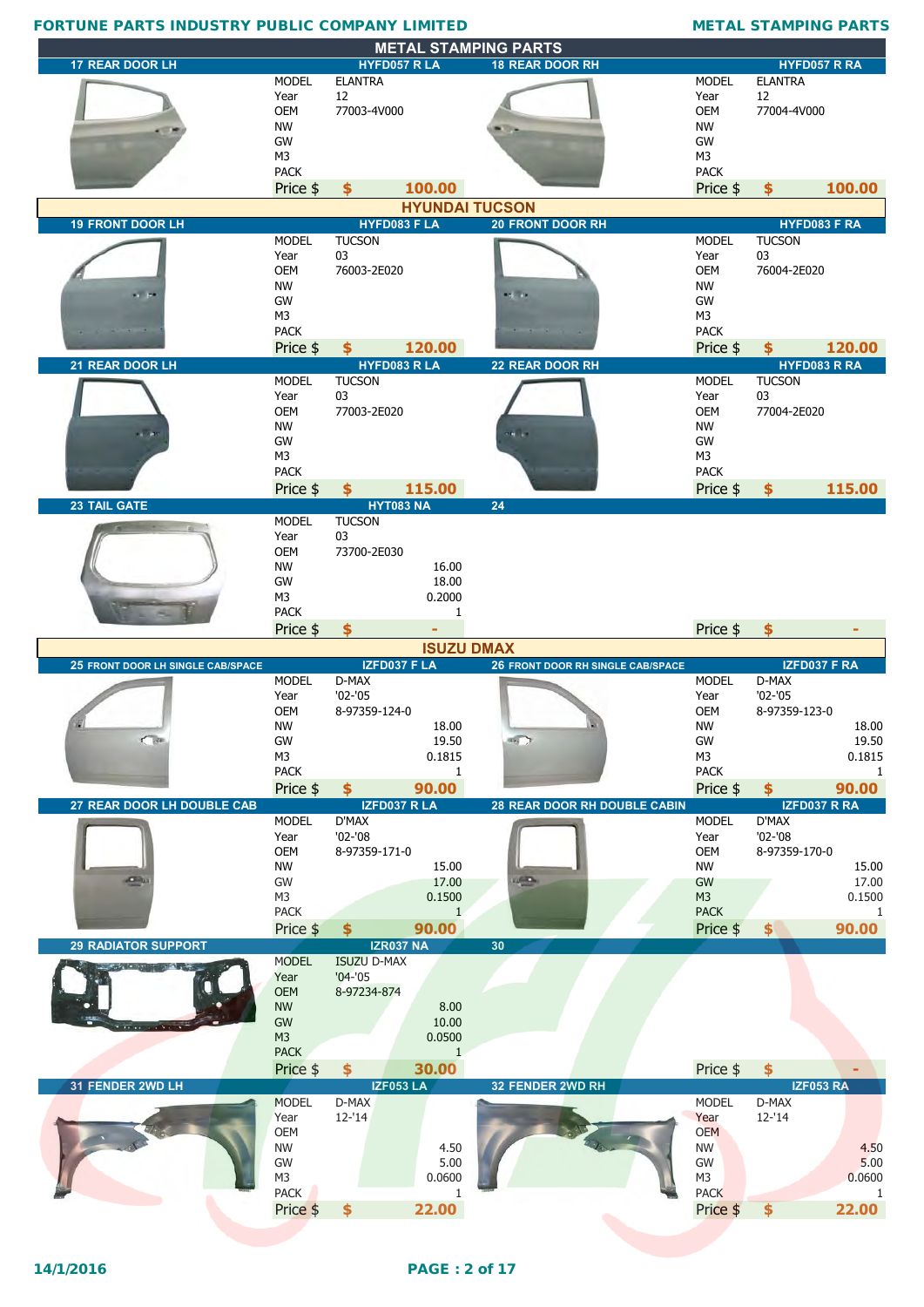|                                    |                               |                  |                              | <b>METAL STAMPING PARTS</b>        |                               |                            |                        |
|------------------------------------|-------------------------------|------------------|------------------------------|------------------------------------|-------------------------------|----------------------------|------------------------|
| 33 FENDER 4WD LH                   | <b>MODEL</b>                  | D'MAX            | <b>IZF055 LA</b>             | 34 FENDER 4WD RH                   | <b>MODEL</b>                  | D'MAX                      | <b>IZF055 RA</b>       |
|                                    | Year                          | $12 - 14$        |                              |                                    | Year                          | $12 - 14$                  |                        |
|                                    | <b>OEM</b>                    |                  |                              |                                    | <b>OEM</b>                    |                            |                        |
|                                    | <b>NW</b>                     |                  | 4.50                         |                                    | <b>NW</b>                     |                            | 4.50                   |
|                                    | GW                            |                  | 5.00                         |                                    | GW                            |                            | 5.00                   |
|                                    | M3                            |                  | 0.0600                       |                                    | M3                            |                            | 0.0600                 |
|                                    | <b>PACK</b>                   |                  | 1                            |                                    | <b>PACK</b>                   |                            | 1                      |
|                                    | Price \$                      | \$               | 22.00<br><b>IZFD055 F LA</b> |                                    | Price \$                      | \$                         | 22.00<br>IZFD055 F RA  |
| 35 FRONT DOOR DOUBLE CAB 4 DOOR LH | <b>MODEL</b>                  | D'MAX            |                              | 36 FRONT DOOR DOUBLE CAB 4 DOOR RH | <b>MODEL</b>                  | D'MAX                      |                        |
|                                    | Year                          | $12 - 13$        |                              |                                    | Year                          | $12 - 13$                  |                        |
|                                    | <b>OEM</b>                    |                  |                              |                                    | <b>OEM</b>                    |                            |                        |
|                                    | <b>NW</b>                     |                  | 18.00                        | $\sim$                             | <b>NW</b>                     |                            | 18.00                  |
|                                    | GW                            |                  | 20.00                        |                                    | GW                            |                            | 20.00                  |
|                                    | M <sub>3</sub>                |                  | 0.1815                       |                                    | M <sub>3</sub>                |                            | 0.1815                 |
|                                    | <b>PACK</b>                   | \$               | 1<br>120.00                  |                                    | <b>PACK</b>                   |                            | -1                     |
| 37 REAR DOOR DOUBLE CAB 4 DOOR LH  | Price \$                      |                  | IZFD055 R LA                 | 38 REAR DOOR DOUBLE CAB 4 DOOR RH  | Price \$                      | \$                         | 120.00<br>IZFD055 R RA |
|                                    | <b>MODEL</b>                  | D'MAX            |                              |                                    | <b>MODEL</b>                  | D'MAX                      |                        |
|                                    | Year                          | $12 - 13$        |                              |                                    | Year                          | $12 - 13$                  |                        |
|                                    | <b>OEM</b>                    |                  |                              |                                    | <b>OEM</b>                    |                            |                        |
|                                    | <b>NW</b>                     |                  | 15.00                        |                                    | <b>NW</b>                     |                            | 15.00                  |
|                                    | GW                            |                  | 17.00                        |                                    | GW                            |                            | 17.00                  |
|                                    | M <sub>3</sub><br><b>PACK</b> |                  | 0.1500                       |                                    | M <sub>3</sub><br><b>PACK</b> |                            | 0.1500<br>-1           |
|                                    |                               | \$               | 1<br>120.00                  |                                    |                               |                            | 120.00                 |
| 39 HOOD                            | Price \$                      |                  | <b>IZH055 NA</b>             | <b>40 TAIL GATE MIDDEL OPENNER</b> | Price \$                      | \$                         | <b>IZT055 NA</b>       |
|                                    | <b>MODEL</b>                  | D-MAX            |                              |                                    | <b>MODEL</b>                  | D-MAX                      |                        |
|                                    | Year                          | $12 - 14$        |                              |                                    | Year                          | $12 - 14$                  |                        |
|                                    | <b>OEM</b>                    |                  |                              |                                    | <b>OEM</b>                    |                            |                        |
|                                    | <b>NW</b>                     |                  | 12.00                        |                                    | <b>NW</b>                     |                            | 8.00                   |
|                                    | GW<br>M <sub>3</sub>          |                  | 14.00                        |                                    | GW<br>M <sub>3</sub>          |                            | 10.00                  |
|                                    | <b>PACK</b>                   |                  | 0.1200<br>1                  |                                    | <b>PACK</b>                   |                            | 0.0600<br>-1           |
|                                    | Price \$                      | \$               | 55.00                        |                                    | Price \$                      | \$                         | 55.00                  |
|                                    |                               |                  |                              |                                    |                               |                            |                        |
|                                    |                               |                  |                              |                                    |                               |                            |                        |
|                                    |                               |                  |                              | <b>KIA RIO</b>                     |                               |                            |                        |
| <b>41 FENDER LH</b>                | <b>MODEL</b>                  | <b>RIO</b>       | KAF047 LA                    | <b>42 FENDER RH</b>                | <b>MODEL</b>                  | <b>RIO</b>                 | KAF047 RA              |
|                                    | Year                          | $'11-'14$        |                              |                                    | Year                          | $'11 - '14$                |                        |
|                                    | <b>OEM</b>                    |                  |                              |                                    | OEM                           |                            |                        |
|                                    | <b>NW</b>                     |                  |                              |                                    | <b>NW</b>                     |                            |                        |
|                                    | GW                            |                  |                              |                                    | GW                            |                            |                        |
|                                    | M3<br><b>PACK</b>             |                  |                              |                                    | M3<br><b>PACK</b>             |                            |                        |
|                                    | Price \$                      | $$^{\circ}$      | 25.00                        |                                    | Price \$                      | \$                         | 25.00                  |
| <b>43 FRONT DOOR LH</b>            |                               |                  | KAFD047 F LA                 | <b>44 FRONT DOOR RH</b>            |                               |                            | KAFD047 F RA           |
|                                    | <b>MODEL</b>                  | RIO SEDAN        |                              |                                    | <b>MODEL</b>                  | RIO SEDAN                  |                        |
|                                    | Year                          | $'11-'14$        |                              |                                    | Year                          | $'11 - 14$                 |                        |
|                                    | OEM                           | 76004-1W010      |                              |                                    | <b>OEM</b>                    | 76003-1W010                |                        |
| $\rightarrow$                      | <b>NW</b><br>GW               |                  |                              | $-1$                               | <b>NW</b><br>GW               |                            |                        |
|                                    | M3                            |                  |                              |                                    | M <sub>3</sub>                |                            |                        |
|                                    | <b>PACK</b>                   |                  |                              |                                    | <b>PACK</b>                   |                            |                        |
|                                    | Price \$                      | $\sim$           | 120.00                       |                                    | Price \$                      | \$.                        | 120.00                 |
| <b>45 REAR DOOR LH</b>             |                               |                  | KAFD047 R LA                 | <b>46 REAR DOOR RH</b>             |                               |                            | KAFD047 R RA           |
|                                    | <b>MODEL</b>                  | <b>RIO SEDAN</b> |                              |                                    | <b>MODEL</b>                  | <b>RIO SEDAN</b>           |                        |
|                                    | Year                          | $'11 - '14$      |                              |                                    | Year                          | $'11 - '14$                |                        |
|                                    | <b>OEM</b><br><b>NW</b>       | 77004-1W010      |                              | <b>Design</b>                      | OEM<br><b>NW</b>              | 77003-1W010                |                        |
|                                    | GW                            |                  |                              |                                    | GW                            |                            |                        |
|                                    | M <sub>3</sub>                |                  |                              |                                    | M <sub>3</sub>                |                            |                        |
|                                    | <b>PACK</b>                   |                  |                              |                                    | <b>PACK</b>                   |                            |                        |
|                                    | Price \$                      | $\frac{1}{2}$    | 120.00                       |                                    | Price \$                      | $\frac{1}{2}$              | 120.00                 |
| 47 HOOD                            |                               |                  | <b>KAH047 NA</b>             | <b>48 TAIL GATE</b>                |                               |                            | <b>KAT047 NA</b>       |
|                                    | <b>MODEL</b>                  | <b>RIO</b>       |                              |                                    | <b>MODEL</b>                  | <b>RIO SEDAN</b>           |                        |
|                                    | Year<br><b>OEM</b>            | $'11-'14$        |                              |                                    | Year<br><b>OEM</b>            | $'11 - '14$<br>69200-1W050 |                        |
|                                    | <b>NW</b>                     |                  |                              |                                    | <b>NW</b>                     |                            |                        |
|                                    | GW                            |                  |                              |                                    | <b>GW</b>                     |                            |                        |
|                                    | M3                            |                  |                              |                                    | M3                            |                            |                        |
|                                    | <b>PACK</b>                   |                  |                              |                                    | <b>PACK</b>                   |                            |                        |
|                                    | Price \$                      | $\frac{1}{2}$    | 80.00                        |                                    | Price \$                      | $\frac{1}{2}$              | 120.00                 |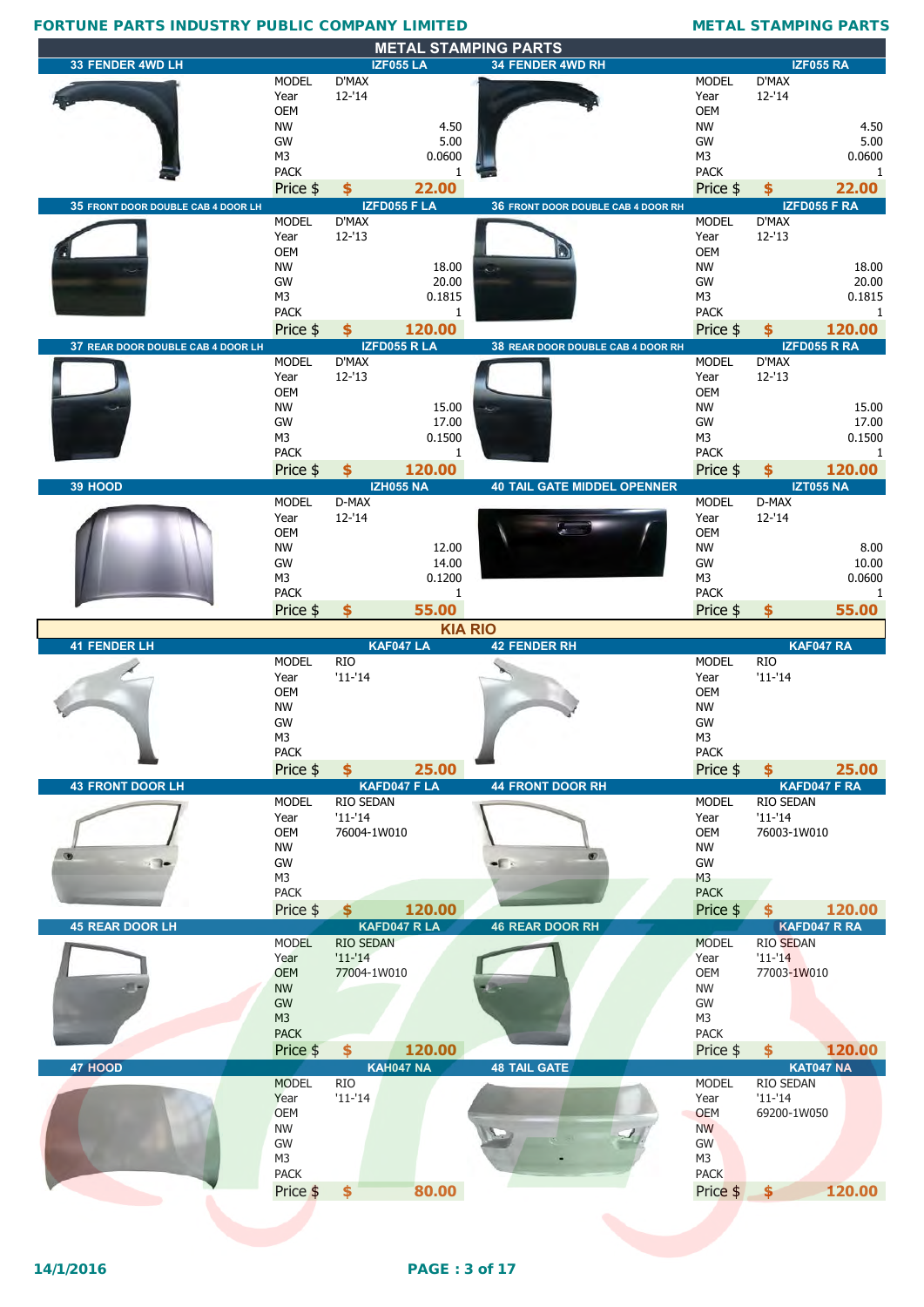|                                           |                               |                                     |                 | <b>METAL STAMPING PARTS</b>                    |                               |                            |                            |
|-------------------------------------------|-------------------------------|-------------------------------------|-----------------|------------------------------------------------|-------------------------------|----------------------------|----------------------------|
|                                           |                               |                                     |                 | <b>MITSUBISHI TRITON</b>                       |                               |                            |                            |
| <b>49 FRONT DOOR LH DOUBLE/SINGLE</b>     |                               | <b>MBFD047 FLA</b>                  |                 | <b>50 FRONT DOOR RH DOUBLE/SINGLE</b>          |                               |                            | <b>MBFD047 F RA</b>        |
|                                           | <b>MODEL</b><br>Year          | <b>TRITON</b><br>$05 - 08$          |                 |                                                | <b>MODEL</b><br>Year          | <b>TRITON</b><br>$05 - 08$ |                            |
|                                           | <b>OEM</b>                    | 5700A175T                           |                 |                                                | <b>OEM</b>                    | 5700A176T                  |                            |
|                                           | <b>NW</b>                     |                                     | 14.00           |                                                | <b>NW</b>                     |                            |                            |
|                                           | GW                            |                                     | 15.00           |                                                | GW                            |                            |                            |
|                                           | M <sub>3</sub><br><b>PACK</b> |                                     | 0.2000<br>1     |                                                | M <sub>3</sub><br><b>PACK</b> |                            |                            |
|                                           | Price \$                      | \$                                  | 110.00          |                                                | Price \$                      | \$.                        | 110.00                     |
| 51 REAR DOOR LH                           |                               | <b>MBFD047 RLA</b>                  |                 | <b>52 REAR DOOR RH</b>                         |                               |                            | <b>MBFD047 R RA</b>        |
|                                           | <b>MODEL</b>                  | <b>TRITON</b>                       |                 |                                                | <b>MODEL</b>                  | <b>TRITON</b>              |                            |
|                                           | Year<br><b>OEM</b>            | $05 - 08$<br>5730A201T              |                 |                                                | Year<br><b>OEM</b>            | $05 - 08$<br>5730A202T     |                            |
|                                           | <b>NW</b>                     |                                     | 16.00           |                                                | <b>NW</b>                     |                            |                            |
|                                           | GW                            |                                     | 18.00           |                                                | GW                            |                            |                            |
|                                           | M <sub>3</sub>                |                                     | 0.2000          |                                                | M <sub>3</sub>                |                            |                            |
|                                           | <b>PACK</b>                   |                                     | 1               |                                                | <b>PACK</b>                   |                            |                            |
|                                           | Price \$                      | \$<br><b>MBT047 NA</b>              | 110.00          |                                                | Price \$                      | $\frac{1}{2}$              | 110.00<br><b>MBT047 NB</b> |
| 53 TAIL GATE W/O BRAKE LAMP MIDDLE OPENER | <b>MODEL</b>                  | <b>TRITON</b>                       |                 | 54 TAIL GATE WITH BRAKE LAMP MIDDLE OPERNER    | <b>MODEL</b>                  | <b>TRITON</b>              |                            |
|                                           | Year                          | $05 - 07$                           |                 |                                                | Year                          | 05-'08                     |                            |
|                                           | <b>OEM</b>                    | 6724A003T                           |                 |                                                | <b>OEM</b>                    | 6724A004T                  |                            |
|                                           | <b>NW</b><br>GW               |                                     | 12.00<br>15.00  |                                                | <b>NW</b><br>GW               |                            | 12.00<br>15.00             |
|                                           | M3                            |                                     | 0.0600          |                                                | M3                            |                            | 0.0600                     |
|                                           | <b>PACK</b>                   |                                     | 1               |                                                | <b>PACK</b>                   |                            | -1                         |
|                                           | Price \$                      | $\frac{1}{2}$                       | 60.00           |                                                | Price \$                      | \$                         | 60.00                      |
| <b>55 TAIL GATE HIGH CAB</b>              | <b>MODEL</b>                  | <b>MBT053 NA</b><br><b>TRITON</b>   |                 | 56                                             |                               |                            |                            |
|                                           | Year                          | 09-'11                              |                 |                                                |                               |                            |                            |
|                                           | <b>OEM</b>                    | 6724A028VT                          |                 |                                                |                               |                            |                            |
|                                           | <b>NW</b>                     |                                     | 8.00            |                                                |                               |                            |                            |
|                                           | GW<br>M <sub>3</sub>          |                                     | 10.00<br>0.0600 |                                                |                               |                            |                            |
|                                           | <b>PACK</b>                   |                                     | 1               |                                                |                               |                            |                            |
|                                           | Price \$                      | $\frac{1}{2}$                       | 60.00           |                                                | Price \$                      | \$                         |                            |
| 57 FRONT DOOR SINGLE/DOULBE CAB LH        |                               | <b>MBFD115 F LA</b>                 |                 | 58 FRONT DOOR SINGLE/DOULBE CAB RH             |                               |                            | <b>MBFD115 F RA</b>        |
|                                           |                               |                                     |                 |                                                |                               |                            |                            |
|                                           | <b>MODEL</b>                  | <b>TRITON</b>                       |                 |                                                | <b>MODEL</b>                  | <b>TRITON</b>              |                            |
|                                           | Year<br><b>OEM</b>            | '15                                 |                 |                                                | Year<br><b>OEM</b>            | '15<br>5700B794            |                            |
|                                           | <b>NW</b>                     | 5700B793                            |                 |                                                | <b>NW</b>                     |                            |                            |
|                                           | GW                            |                                     |                 |                                                | GW                            |                            |                            |
|                                           | M3                            |                                     |                 |                                                | M <sub>3</sub>                |                            |                            |
|                                           | <b>PACK</b>                   |                                     |                 |                                                | <b>PACK</b>                   | \$                         |                            |
| 59 REAR DOOR DOULBE CAB LH                | Price \$                      | $\frac{1}{2}$<br><b>MBFD115 RLA</b> | 120.00          | 60 REAR DOOR DOULBE CAB RH                     | Price \$                      |                            | 120.00<br>MBFD115 R RA     |
|                                           | <b>MODEL</b>                  | <b>TRITON</b>                       |                 |                                                | <b>MODEL</b>                  | <b>TRITON</b>              |                            |
|                                           | Year                          | '15                                 |                 |                                                | Year                          | '15                        |                            |
|                                           | OEM                           | 5700B491                            |                 |                                                | OEM                           | 5730B492                   |                            |
|                                           | <b>NW</b><br>GW               |                                     |                 |                                                | <b>NW</b><br>GW               |                            |                            |
|                                           | M <sub>3</sub>                |                                     |                 |                                                | M <sub>3</sub>                |                            |                            |
|                                           | PACK                          |                                     |                 |                                                | <b>PACK</b>                   |                            |                            |
| 61 TAIL GATE W/O BRAKE LAMP MIDDLE OPENER | Price \$                      | $\frac{1}{2}$                       | 115.00          |                                                | Price \$                      | \$                         | 115.00                     |
|                                           | <b>MODEL</b>                  | <b>MBT115 NA</b><br><b>TRITON</b>   |                 | 62 TAIL GATE WITH STOP LAMP HOLE MIDDLE OPENER | <b>MODEL</b>                  | <b>TRITON</b>              | <b>MBT115 NB</b>           |
| (L, J)                                    | Year                          | $15 - 16$                           |                 |                                                | Year                          | $15 - 16$                  |                            |
|                                           | <b>OEM</b>                    | 6724A143                            |                 |                                                | <b>OEM</b>                    |                            |                            |
|                                           | <b>NW</b>                     |                                     |                 |                                                | <b>NW</b>                     |                            |                            |
|                                           | GW<br>M3                      |                                     |                 |                                                | GW<br>M <sub>3</sub>          |                            |                            |
|                                           | <b>PACK</b>                   |                                     |                 |                                                | <b>PACK</b>                   |                            |                            |
|                                           | Price \$                      | $\frac{1}{2}$                       | 60.00           |                                                | Price \$                      | \$                         | 60.00                      |
|                                           |                               |                                     |                 |                                                |                               |                            |                            |
|                                           |                               |                                     |                 |                                                |                               |                            |                            |
|                                           |                               |                                     |                 |                                                |                               |                            |                            |
|                                           |                               |                                     |                 |                                                |                               |                            |                            |
|                                           |                               |                                     |                 |                                                |                               |                            |                            |
|                                           |                               |                                     |                 |                                                |                               |                            |                            |
|                                           |                               |                                     |                 |                                                |                               |                            |                            |
|                                           |                               |                                     |                 |                                                |                               |                            |                            |
|                                           |                               |                                     |                 |                                                |                               |                            |                            |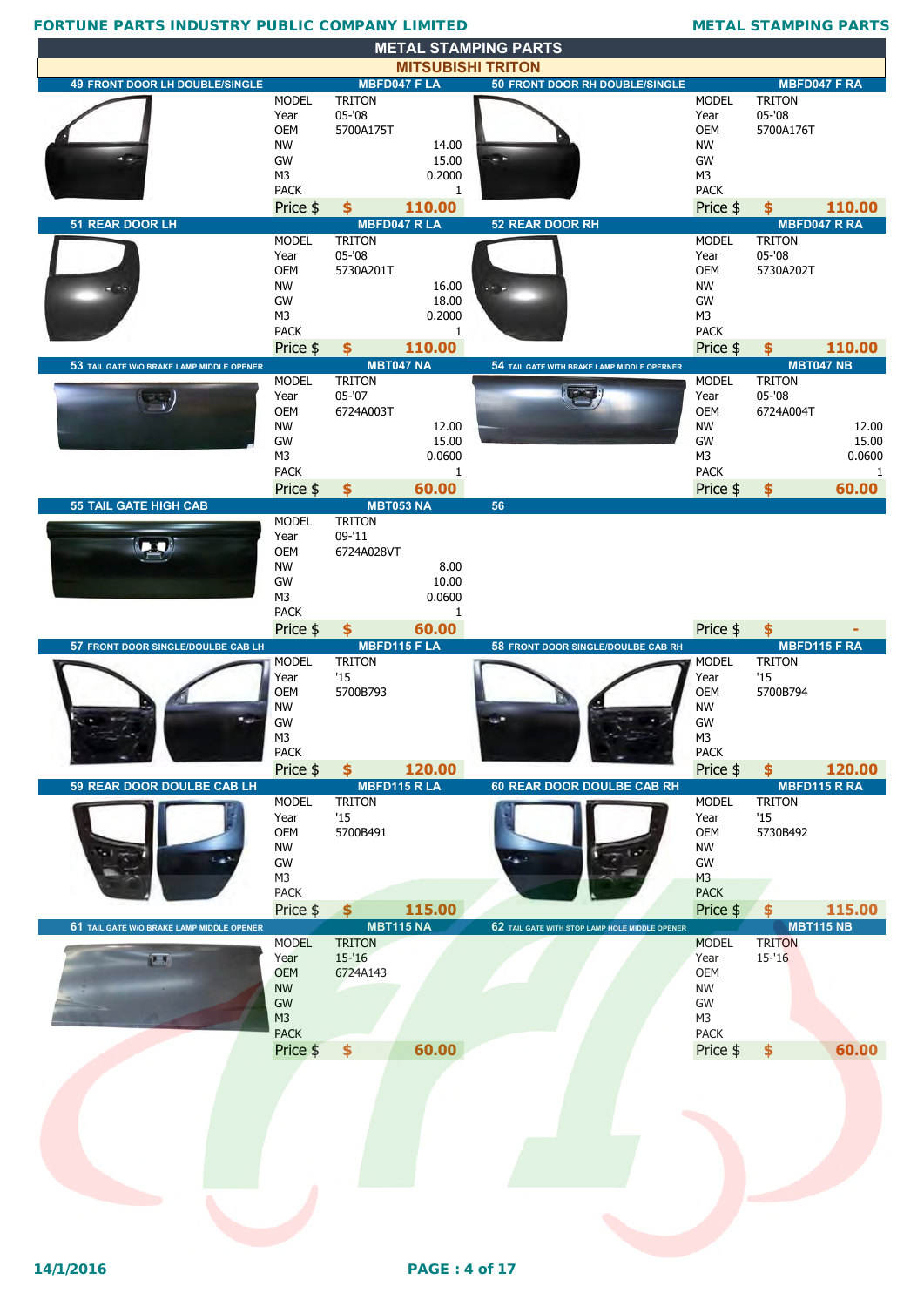| 63 FENDER W/O SIDE LAMP HOLE LH   |                         |                 | <b>NSF151 LA</b>            | <b>NISSAN TIIDA</b><br>64 FENDER W/O SIDE LAMP HOLE RH |                   |                 | <b>NSF151 RA</b>           |
|-----------------------------------|-------------------------|-----------------|-----------------------------|--------------------------------------------------------|-------------------|-----------------|----------------------------|
|                                   | <b>MODEL</b>            | <b>TIDA</b>     |                             |                                                        | <b>MODEL</b>      | <b>TIDA</b>     |                            |
|                                   | Year                    | $05 - 08$       |                             |                                                        | Year              | $05 - 08$       |                            |
|                                   | <b>OEM</b>              |                 |                             |                                                        | <b>OEM</b>        |                 |                            |
|                                   | <b>NW</b>               |                 | 2.80                        |                                                        | <b>NW</b>         |                 | 2.80                       |
|                                   | GW                      |                 | 3.50                        |                                                        | GW                |                 | 3.50                       |
|                                   | M <sub>3</sub>          |                 | 0.0612                      |                                                        | M <sub>3</sub>    |                 | 0.0612                     |
|                                   | <b>PACK</b>             |                 | 1                           |                                                        | <b>PACK</b>       |                 | 1                          |
| <b>65 FRONT DOOR LH</b>           | Price \$                | \$              | 20.00<br><b>NSFD151 FLA</b> | <b>66 FRONT DOOR RH</b>                                | Price \$          | \$              | 20.00<br>NSFD151 F RA      |
|                                   | <b>MODEL</b>            | TIDA 4 DOOR     |                             |                                                        | <b>MODEL</b>      | TIDA 4 DOOR     |                            |
|                                   | Year                    | 05              |                             |                                                        | Year              | 05              |                            |
|                                   | OEM                     |                 |                             |                                                        | <b>OEM</b>        |                 |                            |
|                                   | <b>NW</b>               |                 |                             |                                                        | <b>NW</b>         |                 |                            |
|                                   | GW                      |                 |                             |                                                        | GW                |                 |                            |
|                                   | M <sub>3</sub>          |                 |                             |                                                        | M <sub>3</sub>    |                 |                            |
|                                   | <b>PACK</b><br>Price \$ | \$              | 100.00                      |                                                        | <b>PACK</b>       |                 |                            |
| 67 REAR DOOR LH                   |                         |                 | <b>NSFD151 RLA</b>          | 68 REAR DOOR RH                                        | Price \$          | \$              | 100.00<br>NSFD151 R RA     |
|                                   | <b>MODEL</b>            | TIDA 4 DOOR     |                             |                                                        | <b>MODEL</b>      | TIDA 4 DOOR     |                            |
|                                   | Year                    | 05              |                             |                                                        | Year              | 05              |                            |
|                                   | OEM                     |                 |                             |                                                        | <b>OEM</b>        |                 |                            |
|                                   | <b>NW</b>               |                 |                             |                                                        | <b>NW</b>         |                 |                            |
|                                   | GW                      |                 |                             |                                                        | GW                |                 |                            |
|                                   | M <sub>3</sub>          |                 |                             |                                                        | M <sub>3</sub>    |                 |                            |
|                                   | <b>PACK</b><br>Price \$ | \$              | 100.00                      |                                                        | <b>PACK</b>       |                 |                            |
| 69 HOOD                           |                         |                 | <b>NSH151 NA</b>            | <b>70 RADIATOR SUPPORT</b>                             | Price \$          | \$              | 100.00<br><b>NSR151 NA</b> |
|                                   | <b>MODEL</b>            | <b>TIDA</b>     |                             |                                                        | <b>MODEL</b>      | <b>TIDA</b>     |                            |
|                                   | Year                    | 05              |                             |                                                        | Year              | 06-'08          |                            |
|                                   | <b>OEM</b>              |                 |                             |                                                        | <b>OEM</b>        |                 |                            |
|                                   | <b>NW</b>               |                 | 13.00                       |                                                        | <b>NW</b>         |                 | 5.00                       |
|                                   | GW                      |                 | 15.00                       |                                                        | GW                |                 | 5.18                       |
|                                   | M <sub>3</sub>          |                 | 0.0535                      |                                                        | M <sub>3</sub>    |                 | 0.0322                     |
|                                   | <b>PACK</b>             |                 | 1                           |                                                        | <b>PACK</b>       |                 | 1                          |
|                                   | Price \$                | \$              | 50.00                       |                                                        | Price \$          | \$              | 36.00                      |
| <b>71 CORNER PANNEL LH</b>        |                         |                 | <b>NSCP187 LA</b>           | <b>NISSAN URVAN</b><br><b>72 CORNER PANEL RH</b>       |                   |                 | NSCP187 RA                 |
|                                   | <b>MODEL</b>            | <b>URVAN</b>    |                             |                                                        | <b>MODEL</b>      | <b>URVAN</b>    |                            |
|                                   | Year                    | $07 - 08$       |                             |                                                        | Year              | $07 - 08$       |                            |
|                                   | <b>OEM</b>              |                 |                             |                                                        | OEM               |                 |                            |
|                                   | <b>NW</b>               |                 | 1.00                        |                                                        | <b>NW</b>         |                 | 1.00                       |
|                                   | GW                      |                 | 1.50                        |                                                        | GW                |                 | 1.50                       |
|                                   | M3<br><b>PACK</b>       |                 | 0.2778<br>10                |                                                        | M3<br><b>PACK</b> |                 | 0.2778<br>10               |
|                                   | Price \$                | \$              | 20.00                       |                                                        | Price \$          | $\frac{1}{2}$   | 20.00                      |
| <b>73 FRONT DOOR LH</b>           |                         |                 | <b>NSFD187 LA</b>           | <b>74 FRONT DOOR RH</b>                                |                   |                 | <b>NSFD187 RA</b>          |
|                                   | <b>MODEL</b>            | <b>URVAN</b>    |                             |                                                        | <b>MODEL</b>      | <b>URVAN</b>    |                            |
|                                   | Year                    | $02 - 11$       |                             |                                                        |                   |                 |                            |
|                                   | OEM                     |                 |                             |                                                        | Year              | $02 - 11$       |                            |
|                                   |                         |                 |                             |                                                        | OEM               |                 |                            |
|                                   | <b>NW</b>               |                 | 14.00                       |                                                        | <b>NW</b>         |                 |                            |
|                                   | GW                      |                 | 15.00                       |                                                        | GW                |                 |                            |
|                                   | M3                      |                 | 0.2000                      |                                                        | M3                |                 |                            |
|                                   | <b>PACK</b>             |                 | $\mathbf{1}$                |                                                        | <b>PACK</b>       |                 |                            |
|                                   | Price \$                | \$              | 120.00                      |                                                        | Price \$          | $\vert$         | 120.00                     |
| <b>75 TAIL GATE</b>               | <b>MODEL</b>            | <b>URVAN</b>    | <b>NST187 NA</b>            | 76                                                     |                   |                 |                            |
|                                   | Year                    | $02 - 11$       |                             |                                                        |                   |                 |                            |
|                                   | <b>OEM</b>              | K0100-VW4MM     |                             |                                                        |                   |                 |                            |
|                                   | <b>NW</b>               |                 |                             |                                                        |                   |                 |                            |
|                                   | GW                      |                 |                             |                                                        |                   |                 |                            |
|                                   | M <sub>3</sub>          |                 |                             |                                                        |                   |                 |                            |
|                                   | <b>PACK</b>             |                 | 1                           |                                                        |                   |                 |                            |
|                                   | Price \$                | \$              | 200.00                      |                                                        | Price \$          | \$              |                            |
| 77 FRONT DOOR NARROW/WIDE BODY LH | <b>MODEL</b>            | URVAN E26 NV350 | <b>NSFD191 LA</b>           | 78 FRONT DDOR NARROW/WIDE BODY RH                      | <b>MODEL</b>      | URVAN E26 NV350 | NSFD191 RA                 |
|                                   | Year                    | $'12-'15$       |                             |                                                        | Year              | $'12-'15$       |                            |
|                                   | <b>OEM</b>              | H010A-3XAMA     |                             |                                                        | <b>OEM</b>        | H010M-3XAMB     |                            |
|                                   | <b>NW</b>               |                 |                             |                                                        | <b>NW</b>         |                 |                            |
|                                   | GW                      |                 |                             |                                                        | GW                |                 |                            |
|                                   | M3<br>PACK              |                 |                             |                                                        | M3<br><b>PACK</b> |                 |                            |

**METAL STAMPING PARTS**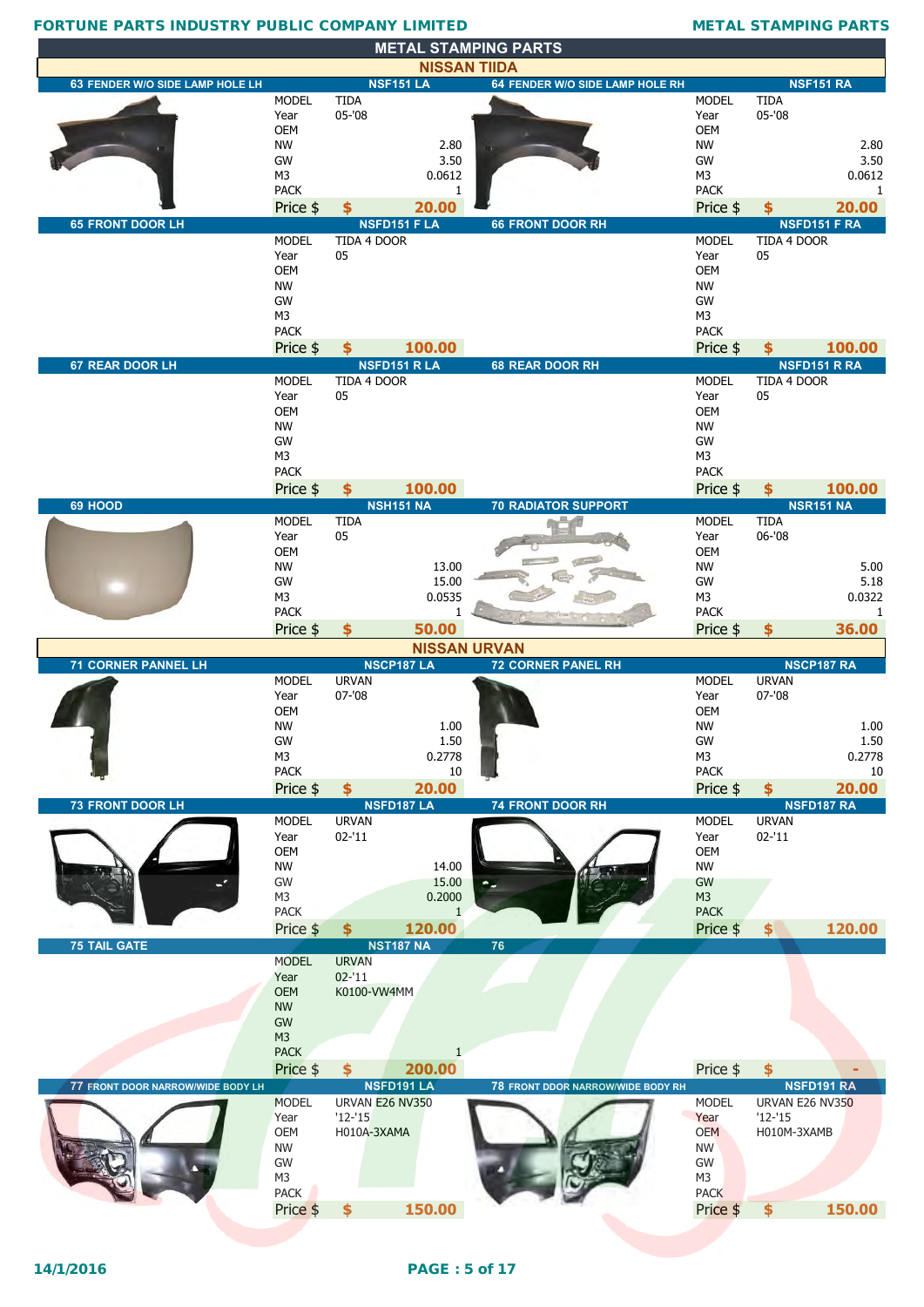| <b>FORTUNE PARTS INDUSTRY PUBLIC COMPANY LIMITED</b> |                                                                                                           |                                                              |                                                  |                                                |                                                                                                    | <b>METAL STAMPING PARTS</b>                                        |                                         |
|------------------------------------------------------|-----------------------------------------------------------------------------------------------------------|--------------------------------------------------------------|--------------------------------------------------|------------------------------------------------|----------------------------------------------------------------------------------------------------|--------------------------------------------------------------------|-----------------------------------------|
|                                                      |                                                                                                           |                                                              |                                                  | <b>METAL STAMPING PARTS</b>                    |                                                                                                    |                                                                    |                                         |
| <b>79 REAR GATE WIDE BODY</b>                        |                                                                                                           | <b>NST191 NA</b>                                             |                                                  | 80                                             |                                                                                                    |                                                                    |                                         |
|                                                      | <b>MODEL</b><br>Year<br><b>OEM</b><br><b>NW</b><br>GW<br>M <sub>3</sub><br><b>PACK</b><br>Price \$        | URVAN E26 NV350<br>$12 - 15$<br>\$                           | 200.00                                           |                                                | Price \$                                                                                           | \$                                                                 |                                         |
|                                                      |                                                                                                           |                                                              |                                                  |                                                |                                                                                                    |                                                                    |                                         |
| 81 FENDER LH                                         |                                                                                                           | <b>NSF181 LA</b>                                             |                                                  | <b>NISSAN AD STATION WAGON</b><br>82 FENDER RH |                                                                                                    | <b>NSF181 RA</b>                                                   |                                         |
|                                                      | <b>MODEL</b><br>Year<br>OEM<br><b>NW</b><br>GW<br>M <sub>3</sub><br><b>PACK</b><br>Price \$               | AD S/W VFY11<br>$00 - 04$<br>\$                              | 4.00<br>5.00<br>0.0600<br>36,00                  |                                                | <b>MODEL</b><br>Year<br><b>OEM</b><br><b>NW</b><br>GW<br>M <sub>3</sub><br><b>PACK</b><br>Price \$ | AD S/W VFY11<br>$00 - 04$<br>\$                                    | 4.00<br>5.00<br>0.0600<br>1<br>36.00    |
| 83 HOOD                                              |                                                                                                           | <b>NSH181 NA</b>                                             |                                                  | 84                                             |                                                                                                    |                                                                    |                                         |
|                                                      | <b>MODEL</b><br>Year<br><b>OEM</b><br><b>NW</b><br>GW<br>M <sub>3</sub><br><b>PACK</b><br>Price \$        | AD S/W VFY11<br>$00 - 04$<br>\$                              | 12.00<br>13.00<br>0.0800<br>1<br>75.00           |                                                | Price \$                                                                                           | \$                                                                 | ٠                                       |
|                                                      |                                                                                                           |                                                              | <b>NISSAN NAVARA</b>                             |                                                |                                                                                                    |                                                                    |                                         |
| 85 FRONT DOOR DOUBLE CAB LH                          |                                                                                                           | <b>NSFD125 F LA</b>                                          |                                                  | <b>86 FRONT DOOR DOUBLE CAB RH</b>             |                                                                                                    | <b>NSFD125 F RA</b>                                                |                                         |
|                                                      | <b>MODEL</b><br>Year<br><b>OEM</b><br><b>NW</b><br>GW<br>M <sub>3</sub><br><b>PACK</b>                    | <b>NAVARA</b><br>$06 - 11$                                   | 8.00<br>10.00<br>0.1500<br>1                     |                                                | <b>MODEL</b><br>Year<br>OEM<br><b>NW</b><br>GW<br>M <sub>3</sub><br><b>PACK</b>                    | <b>NAVARA</b><br>$06 - 11$                                         | 8.00<br>10.00<br>0.1500<br>$\mathbf{1}$ |
|                                                      | Price \$                                                                                                  | \$                                                           | 110.00                                           |                                                | Price \$                                                                                           | S                                                                  | 110.00                                  |
| 87 REAR DOOR LH                                      |                                                                                                           | <b>NSFD125 RLA</b>                                           |                                                  | <b>88 REAR DOOT RH</b>                         |                                                                                                    | <b>NSFD125 R RA</b>                                                |                                         |
|                                                      | <b>MODEL</b><br>Year<br><b>OEM</b><br><b>NW</b><br>GW<br>M <sub>3</sub><br><b>PACK</b>                    | <b>NAVARA</b><br>05-'06                                      |                                                  |                                                | <b>MODEL</b><br>Year<br>OEM<br><b>NW</b><br>GW<br>M <sub>3</sub><br><b>PACK</b>                    | <b>NAVARA</b><br>05-'06                                            |                                         |
|                                                      | Price \$                                                                                                  | \$                                                           | 100.00                                           |                                                | Price \$                                                                                           | \$<br><b>NST227 NA</b>                                             | 100.00                                  |
| <b>89 TAIL GATE MIDDLE OPENNER</b><br>$\sqrt{2}$     | <b>MODEL</b><br>Year<br><b>OEM</b><br><b>NW</b><br>GW<br>M <sub>3</sub><br><b>PACK</b><br>Price \$        | <b>NST125 NA</b><br><b>NAVARA</b><br>$06 - 12$<br>\$         | 8.00<br>10.00<br>0.0800<br>$\mathbf{1}$<br>65.00 | 90 TAIL GATE MIDDLE OPENER                     | <b>MODEL</b><br>Year<br>OEM<br><b>NW</b><br>GW<br>M <sub>3</sub><br><b>PACK</b><br>Price \$        | NAVARA NP300<br>14-'15<br>K3400-4JENA<br>$\boldsymbol{\mathsf{s}}$ | 1<br>65.00                              |
| <b>91 RADIATOR SUPPORT</b>                           |                                                                                                           | <b>NSR227 NA</b>                                             |                                                  | 92 HOOD                                        |                                                                                                    | <b>NSH227 NA</b>                                                   |                                         |
|                                                      | <b>MODEL</b><br>Year<br><b>OEM</b><br><b>NW</b><br><b>GW</b><br>M <sub>3</sub><br><b>PACK</b><br>Price \$ | NAVARA NP300<br>$14 - 15$<br>\$                              | $\mathbf{1}$<br>50.00                            |                                                | <b>MODEL</b><br>Year<br><b>OEM</b><br><b>NW</b><br>GW<br>M <sub>3</sub><br><b>PACK</b><br>Price \$ | NAVARA NP300<br>$14 - 15$<br>F510M-4JAMA<br>\$                     | 70.00                                   |
| 93 FENDER LH 2WD W/SIDE MARKER LAMP                  | <b>MODEL</b><br>Year<br><b>OEM</b><br><b>NW</b><br>GW<br>M3<br><b>PACK</b>                                | <b>NSF227 LA</b><br>NAVARA NP300<br>$'14-'15$<br>F3101-4JBMA |                                                  | 94 FENDER RH 2WD W/SIDE MARKER LAMP            | <b>MODEL</b><br>Year<br><b>OEM</b><br><b>NW</b><br>GW<br>M3<br><b>PACK</b>                         | <b>NSF227 RA</b><br>NAVARA NP300<br>$'14-'15$<br>F3100-4JBMA       |                                         |
|                                                      | Price \$                                                                                                  | $\dot{\boldsymbol{s}}$                                       | 30.00                                            |                                                | Price \$                                                                                           | $\overline{\mathbf{S}}$                                            | 30.00                                   |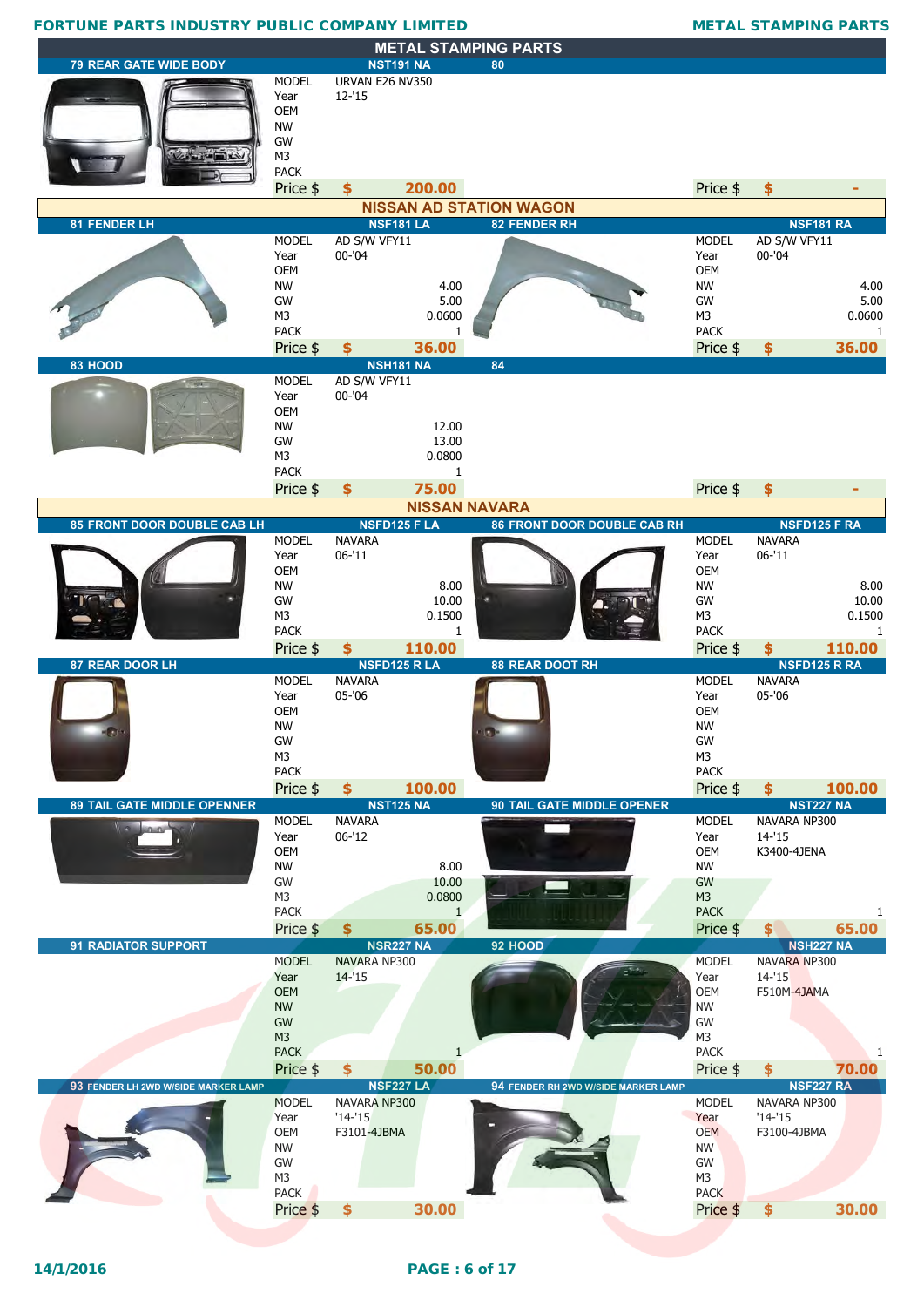|                             |                               |                              | <b>METAL STAMPING PARTS</b>            |                               |                           |                     |
|-----------------------------|-------------------------------|------------------------------|----------------------------------------|-------------------------------|---------------------------|---------------------|
| 95 FENDER LH 4WD            |                               | <b>NSF229 LA</b>             | 96 FENDER RH 4WD                       |                               |                           | <b>NSF229 RA</b>    |
|                             | <b>MODEL</b><br>Year          | NAVARA NP300<br>$'14-'15$    |                                        | <b>MODEL</b><br>Year          | NAVARA NP300<br>$'14-'15$ |                     |
|                             | <b>OEM</b>                    | F3101-4JGMA                  |                                        | <b>OEM</b>                    | F3100-4JGMA               |                     |
|                             | <b>NW</b>                     |                              |                                        | <b>NW</b>                     |                           |                     |
|                             | GW                            |                              |                                        | GW                            |                           |                     |
|                             | M <sub>3</sub><br><b>PACK</b> |                              |                                        | M <sub>3</sub><br><b>PACK</b> |                           |                     |
|                             | Price \$                      | 30.00<br>$\mathbf{\hat{S}}$  |                                        | Price \$                      | Ŝ.                        | 30.00               |
| 97 FRONT DOOR DOUBLE CAB LH |                               | <b>NSFD227 FLB</b>           | 98 FRONT DOOR DOUBLE CAB RH            |                               |                           | <b>NSFD227 F RB</b> |
|                             | <b>MODEL</b>                  | NAVARA NP300                 |                                        | <b>MODEL</b>                  | NAVARA NP300              |                     |
|                             | Year<br>OEM                   | $'14-'15$<br>H010A-4JGMA     |                                        | Year<br><b>OEM</b>            | $'14-'15$<br>H010M-4JGMA  |                     |
|                             | <b>NW</b>                     |                              |                                        | <b>NW</b>                     |                           |                     |
|                             | GW                            |                              |                                        | GW                            |                           |                     |
|                             | M <sub>3</sub><br><b>PACK</b> |                              |                                        | M <sub>3</sub><br><b>PACK</b> |                           |                     |
|                             | Price \$                      | 130.00<br>\$                 |                                        | Price \$                      | \$                        | 130.00              |
| 99 REAR DOOR DOULBLE CAB LH |                               | <b>NSFD227 RLA</b>           | 100 REAR DOOR DOUBLE CAB RH            |                               |                           | <b>NSFD227 R RA</b> |
|                             | <b>MODEL</b>                  | NAVARA NP300                 |                                        | <b>MODEL</b>                  | NAVARA NP300              |                     |
|                             | Year                          | $'14-'15$                    |                                        | Year                          | $'14-'15$                 |                     |
|                             | <b>OEM</b><br><b>NW</b>       | H210A-4JGMA                  |                                        | <b>OEM</b><br><b>NW</b>       | H210M-4JGMA               |                     |
|                             | GW                            |                              |                                        | GW                            |                           |                     |
|                             | M3                            |                              |                                        | M <sub>3</sub>                |                           |                     |
|                             | <b>PACK</b>                   |                              |                                        | <b>PACK</b>                   |                           |                     |
|                             | Price \$                      | 130.00<br>\$                 | NISSAN SUNNY / SAMSUNG SM3 2006 - 2007 | Price \$                      | \$                        | 130.00              |
| 101 FRONT DOOR LH           |                               | <b>NSFD131 F LA</b>          | 102 FRONT DOOR RH                      |                               |                           | NSFD131 F RA        |
|                             | <b>MODEL</b>                  | SUNNY/SM3                    |                                        | <b>MODEL</b>                  | SUNNY/SM3                 |                     |
|                             | Year                          | 06-'07                       |                                        | Year                          | 06-'07                    |                     |
|                             | <b>OEM</b><br><b>NW</b>       |                              |                                        | <b>OEM</b><br><b>NW</b>       |                           |                     |
|                             | GW                            |                              |                                        | GW                            |                           |                     |
|                             | M <sub>3</sub>                |                              |                                        | M <sub>3</sub>                |                           |                     |
|                             | <b>PACK</b>                   |                              |                                        | <b>PACK</b>                   |                           |                     |
|                             | Price \$                      | 95.00<br>\$                  |                                        |                               | \$                        |                     |
|                             |                               |                              |                                        | Price \$                      |                           | 95.00               |
| 103 REAR DOOR LH            |                               | <b>NSFD131 R LA</b>          | 104 REAR DOOR RH                       |                               |                           | NSFD131 R RA        |
|                             | <b>MODEL</b><br>Year          | SUNNY/SM3<br>$06 - 07$       |                                        | <b>MODEL</b><br>Year          | SUNNY/SM3<br>06-'07       |                     |
|                             | <b>OEM</b>                    |                              |                                        | <b>OEM</b>                    |                           |                     |
|                             | <b>NW</b>                     |                              |                                        | <b>NW</b>                     |                           |                     |
|                             | GW<br>M3                      |                              |                                        | GW<br>M3                      |                           |                     |
|                             | <b>PACK</b>                   |                              |                                        | <b>PACK</b>                   |                           |                     |
|                             | Price \$                      | 95.00<br>\$                  |                                        | Price \$                      | \$                        | 95.00               |
|                             |                               |                              | <b>NISSAN SUNNY</b>                    |                               |                           |                     |
| 105 FRONT DOOR LH           |                               | <b>NSFD137 F LA</b>          | 106 FRONT DOOR RH                      |                               |                           | <b>NSFD137 F RA</b> |
|                             | <b>MODEL</b><br>Year          | SUNNY/ALMERA<br>$12 - 13$    |                                        | <b>MODEL</b><br>Year          | SUNNY/ALMERA<br>$12 - 13$ |                     |
|                             | OEM                           |                              |                                        | <b>OEM</b>                    |                           |                     |
|                             | <b>NW</b>                     | 14.00                        |                                        | <b>NW</b>                     |                           |                     |
|                             | GW<br>M <sub>3</sub>          | 15.00<br>0.2000              |                                        | GW<br>M <sub>3</sub>          |                           |                     |
|                             | <b>PACK</b>                   | $\mathbf{1}$                 |                                        | <b>PACK</b>                   |                           |                     |
|                             | Price \$                      | 100.00<br>$\dot{\mathbf{s}}$ |                                        | Price \$                      | \$                        | 100.00              |
| 107 REAR DOOR LH            |                               | <b>NSFD137 R LA</b>          | 108 REAR DOOR RH                       |                               |                           | <b>NSFD137 R RA</b> |
|                             | <b>MODEL</b><br>Year          | SUNNY/ALMERA<br>$12 - 13$    |                                        | <b>MODEL</b><br>Year          | SUNNY/ALMERA<br>$12 - 13$ |                     |
|                             | <b>OEM</b>                    |                              |                                        | <b>OEM</b>                    |                           |                     |
|                             | <b>NW</b>                     | 16.00                        |                                        | <b>NW</b>                     |                           |                     |
|                             | GW<br>M <sub>3</sub>          | 18.00<br>0.2000              |                                        | GW<br>M <sub>3</sub>          |                           |                     |
|                             | <b>PACK</b>                   | $\mathbf{1}$                 |                                        | <b>PACK</b>                   |                           |                     |
|                             | Price \$                      | $\frac{1}{2}$<br>100.00      |                                        | Price \$                      | \$                        | 100.00              |
|                             |                               |                              |                                        |                               |                           |                     |
|                             |                               |                              |                                        |                               |                           |                     |
|                             |                               |                              |                                        |                               |                           |                     |
|                             |                               |                              |                                        |                               |                           |                     |
|                             |                               |                              |                                        |                               |                           |                     |
|                             |                               |                              |                                        |                               |                           |                     |
|                             |                               |                              |                                        |                               |                           |                     |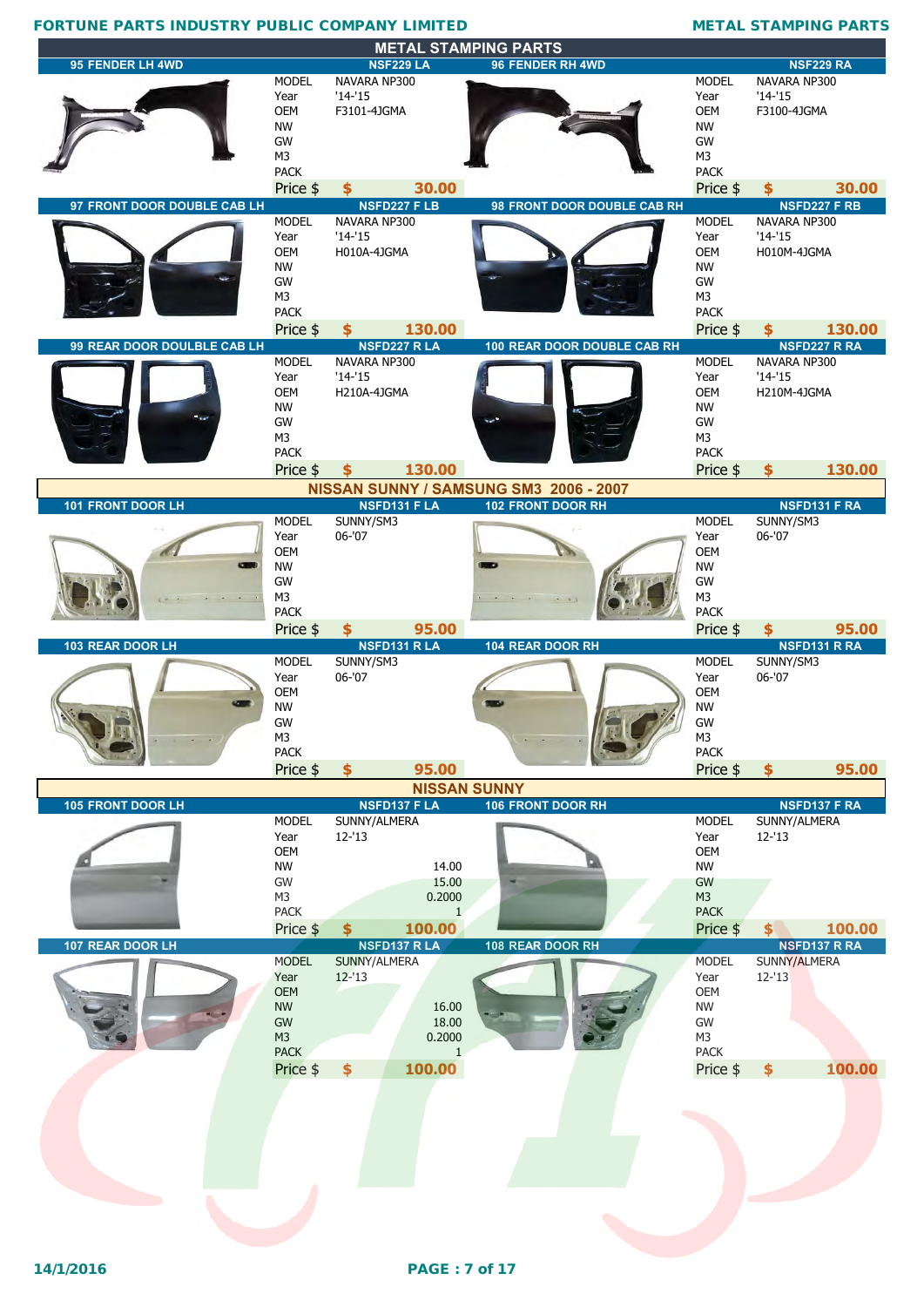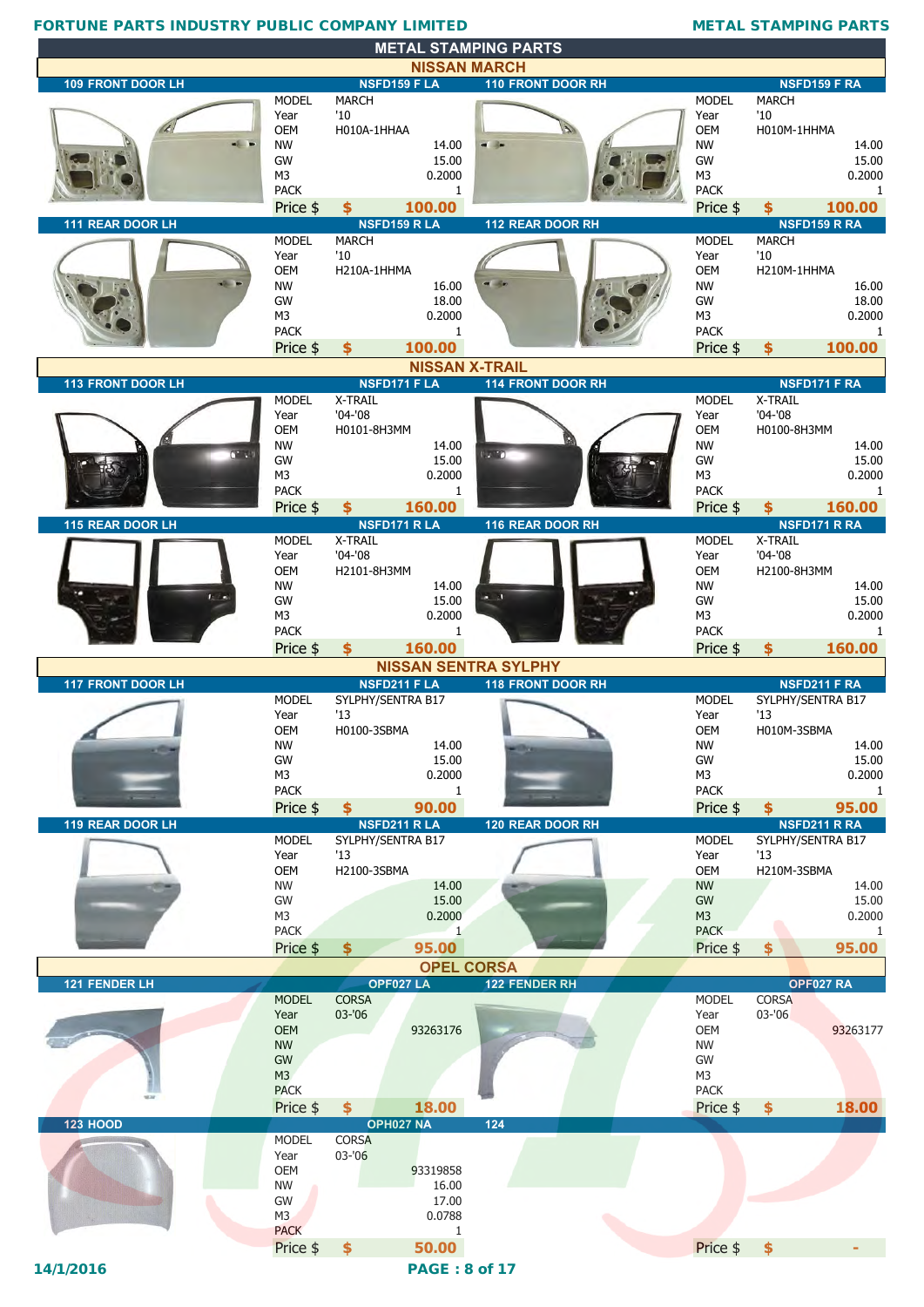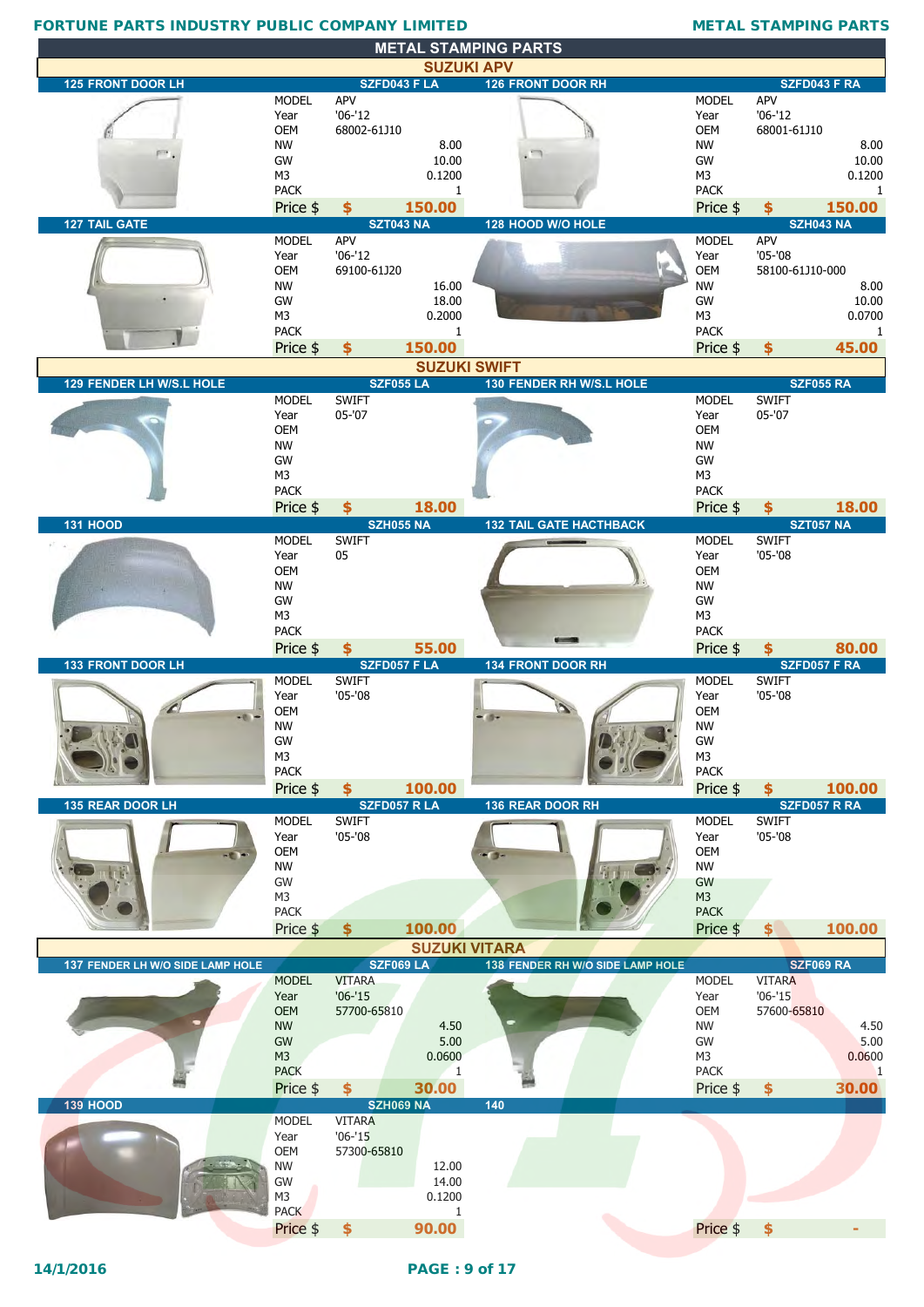|                                                |                               | <b>METAL STAMPING PARTS</b>             |                                                        |                               |                                       |
|------------------------------------------------|-------------------------------|-----------------------------------------|--------------------------------------------------------|-------------------------------|---------------------------------------|
| <b>141 FRONT DOOR LH</b>                       |                               | <b>SZFD065 F LA</b>                     | <b>SUZUKI GRAND VITARA</b><br><b>142 FRONT DOOR RH</b> |                               | SZFD065 F RA                          |
|                                                | <b>MODEL</b>                  | <b>GRAND VITARA</b>                     |                                                        | <b>MODEL</b>                  | <b>GRAND VITARA</b>                   |
|                                                | Year                          | $'06-'15$                               |                                                        | Year                          | $'06 - '15$                           |
|                                                | OEM<br><b>NW</b>              | 68002-65J10-000<br>12.00                | $-7.1$                                                 | OEM<br><b>NW</b>              | 68001-65J10-000<br>12.00              |
|                                                | GW                            | 14.00                                   |                                                        | GW                            | 14.00                                 |
|                                                | M3                            | 0.1500                                  |                                                        | M <sub>3</sub>                | 0.1500                                |
|                                                | <b>PACK</b><br>Price \$       | 1<br>160.00<br>\$                       |                                                        | <b>PACK</b><br>Price \$       | $\mathbf{1}$<br>160.00<br>\$          |
| 143 REAR DOOR LH                               |                               | <b>SZFD065 R LA</b>                     | 144 REAR DOOR RH                                       |                               | SZFD065 R RA                          |
|                                                | <b>MODEL</b>                  | <b>GRAND VITARA</b>                     |                                                        | <b>MODEL</b>                  | <b>GRAND VITARA</b>                   |
|                                                | Year<br><b>OEM</b>            | $'06-'15$<br>68004-65J10-000            |                                                        | Year<br>OEM                   | $'06 - '15$<br>68003-65J10-000        |
|                                                | <b>NW</b>                     | 12.00                                   |                                                        | <b>NW</b>                     | 12.00                                 |
|                                                | GW                            | 14.00                                   |                                                        | GW                            | 14.00                                 |
|                                                | M <sub>3</sub><br><b>PACK</b> | 0.1200<br>1                             |                                                        | M <sub>3</sub><br><b>PACK</b> | 0.1200<br>1                           |
|                                                | Price \$                      | 160.00<br>\$                            |                                                        | Price \$                      | 160.00<br>\$                          |
|                                                |                               |                                         | <b>SUZUKI SX4</b>                                      |                               |                                       |
| <b>141 FRONT DOOR SEDAN &amp; HATCHBACK LH</b> | <b>MODEL</b>                  | SZFD081 F LA<br>SX4                     | 142 FRONT DOOR SEDAN & HATCHBACK RH                    | <b>MODEL</b>                  | SZFD081 F RA<br>SX4                   |
|                                                | Year                          | '07                                     |                                                        | Year                          | '07                                   |
|                                                | OEM<br><b>NW</b>              |                                         |                                                        | OEM<br><b>NW</b>              |                                       |
|                                                | GW                            |                                         |                                                        | GW                            |                                       |
|                                                | M <sub>3</sub>                |                                         |                                                        | M3                            |                                       |
|                                                | <b>PACK</b><br>Price \$       | 100.00<br>\$                            |                                                        | <b>PACK</b><br>Price \$       | 100.00<br>\$                          |
| 143 REAR DOOR SEDAN LH                         |                               | SZFD081 R LA                            | 144 REER DOOR SEDAN RH                                 |                               | SZFD081 R RA                          |
|                                                | <b>MODEL</b><br>Year          | SX4 SEDAN<br>'07                        |                                                        | <b>MODEL</b><br>Year          | SX4 SEDAN<br>'07                      |
|                                                | OEM                           |                                         |                                                        | <b>OEM</b>                    |                                       |
|                                                | <b>NW</b><br>GW               |                                         |                                                        | <b>NW</b><br>GW               |                                       |
|                                                | M <sub>3</sub>                |                                         |                                                        | M3                            |                                       |
|                                                | <b>PACK</b>                   |                                         |                                                        | <b>PACK</b>                   |                                       |
| <b>145 REAR DOOR HATCHBACK LH</b>              | Price \$                      | 100.00<br>$\frac{1}{2}$<br>SZFD083 R LA | <b>146 REAR DOOR HATCHBACK RH</b>                      | Price \$                      | 100.00<br>\$<br>SZFD083 R RA          |
|                                                | <b>MODEL</b>                  | SX4 HATCHBACK                           |                                                        | <b>MODEL</b>                  | <b>SX4 HATCHBACK</b>                  |
|                                                | Year                          | '07                                     |                                                        | Year                          | '07                                   |
|                                                |                               |                                         |                                                        |                               |                                       |
|                                                | OEM                           |                                         |                                                        | <b>OEM</b>                    |                                       |
|                                                | <b>NW</b><br>GW               |                                         | $25 - 11$                                              | <b>NW</b><br>GW               |                                       |
|                                                | M <sub>3</sub>                |                                         |                                                        | M <sub>3</sub>                |                                       |
|                                                | <b>PACK</b>                   | 100.00<br>$\frac{1}{2}$                 |                                                        | <b>PACK</b>                   | 100.00<br>$\frac{1}{2}$               |
| <b>147 TRUNK LID SEDAN</b>                     | Price \$                      | <b>SZT081 NA</b>                        | <b>148 TAIL GATE</b>                                   | Price \$                      | <b>SZT083 NA</b>                      |
|                                                | <b>MODEL</b>                  | SX4 SEDAN<br>'07                        |                                                        | <b>MODEL</b>                  | SX4 HATCHBACK<br>'07                  |
|                                                | Year<br>OEM                   |                                         |                                                        | Year<br>OEM                   |                                       |
|                                                | <b>NW</b>                     |                                         |                                                        | <b>NW</b>                     |                                       |
|                                                | GW<br>M <sub>3</sub>          |                                         |                                                        | GW<br>M <sub>3</sub>          |                                       |
|                                                | PACK                          |                                         |                                                        | <b>PACK</b>                   |                                       |
|                                                | Price \$                      | 90.00<br>$\frac{1}{2}$                  |                                                        | Price \$                      | 90.00<br>$\left  \mathbf{\$} \right $ |
| <b>149 HOOD</b>                                | <b>MODEL</b>                  | <b>SZH081 NA</b><br>SX4                 | 150                                                    |                               |                                       |
|                                                | Year                          | '07                                     |                                                        |                               |                                       |
|                                                | <b>OEM</b><br><b>NW</b>       |                                         |                                                        |                               |                                       |
|                                                | GW                            |                                         |                                                        |                               |                                       |
|                                                | M <sub>3</sub><br><b>PACK</b> |                                         |                                                        |                               |                                       |
|                                                | Price \$                      | 60.00<br>$\frac{1}{2}$                  |                                                        | Price \$                      | \$                                    |
|                                                |                               |                                         |                                                        |                               |                                       |
|                                                |                               |                                         |                                                        |                               |                                       |
|                                                |                               |                                         |                                                        |                               |                                       |
|                                                |                               |                                         |                                                        |                               |                                       |
|                                                |                               |                                         |                                                        |                               |                                       |
|                                                |                               |                                         |                                                        |                               |                                       |
|                                                |                               |                                         |                                                        |                               |                                       |
|                                                |                               |                                         |                                                        |                               |                                       |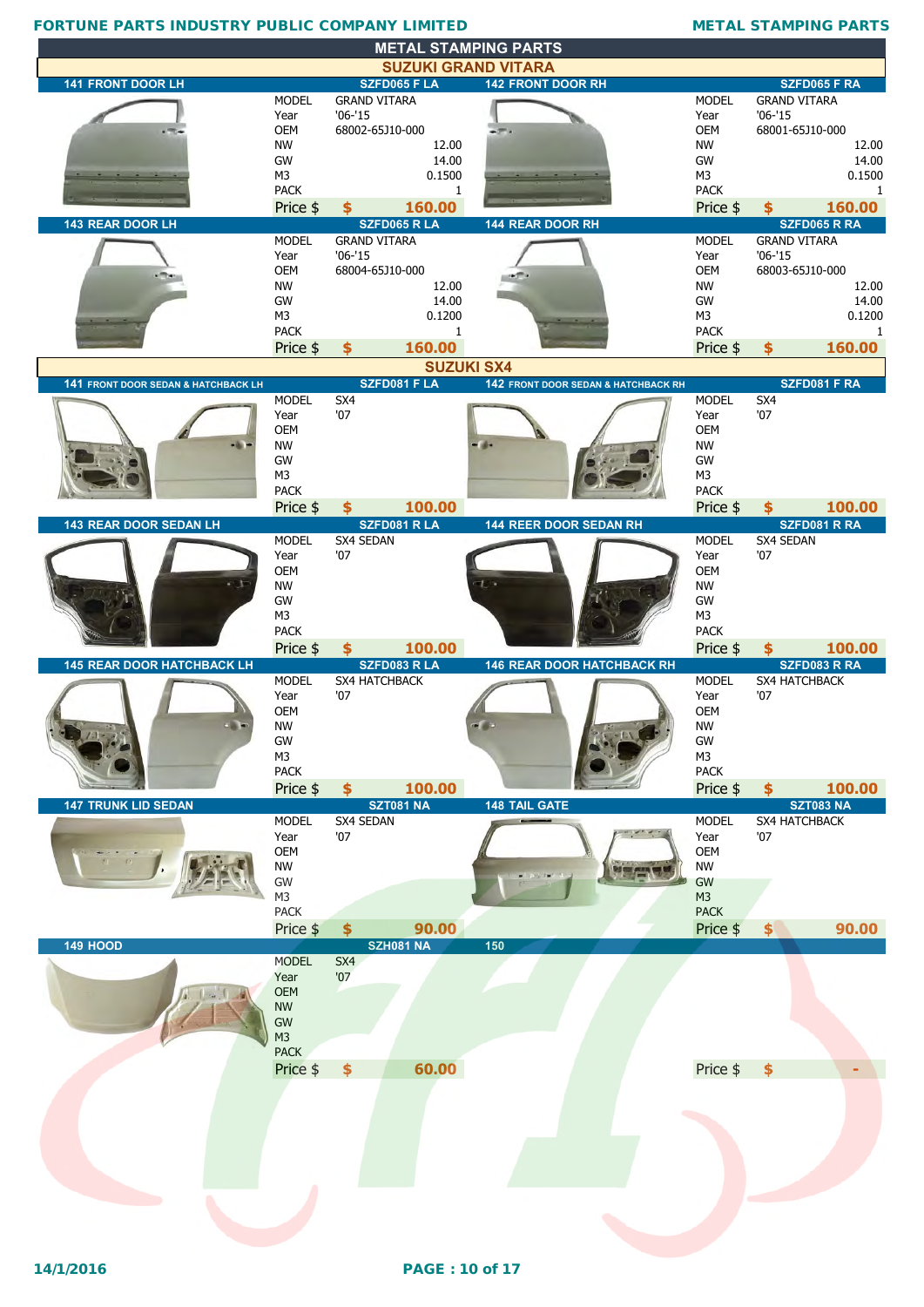|                                             |                         |                                   |                 | <b>METAL STAMPING PARTS</b>                                  |                         |                                          |              |
|---------------------------------------------|-------------------------|-----------------------------------|-----------------|--------------------------------------------------------------|-------------------------|------------------------------------------|--------------|
| 151 FENDER LH W/S.L HOLE                    |                         | <b>TYF133 LA</b>                  |                 | <b>TOYOTA SOLUNA VIOS</b><br><b>152 FENDER RH W/S.L HOLE</b> |                         | <b>TYF133 RA</b>                         |              |
|                                             | <b>MODEL</b>            | <b>VIOS</b>                       |                 |                                                              | <b>MODEL</b>            | <b>VIOS</b>                              |              |
|                                             | Year                    | $02 - 06$                         |                 |                                                              | Year                    | 02-'06                                   |              |
|                                             | <b>OEM</b>              |                                   |                 |                                                              | <b>OEM</b>              |                                          |              |
|                                             | <b>NW</b><br>GW         |                                   | 5.00<br>6.00    |                                                              | <b>NW</b><br>GW         |                                          | 5.00<br>6.00 |
|                                             | M3                      |                                   | 0.0500          |                                                              | M <sub>3</sub>          |                                          | 0.0500       |
|                                             | <b>PACK</b>             |                                   | 1               |                                                              | <b>PACK</b>             |                                          | 1            |
| 153 FENDER LH W/O S.L HOLE                  | Price \$                | \$<br><b>TYF133 LB</b>            | 18.00           | 154 FENDER RH W/O S.L HOLE                                   | Price \$                | \$<br><b>TYF133 RB</b>                   | 18.00        |
|                                             | <b>MODEL</b>            | <b>VIOS</b>                       |                 |                                                              | <b>MODEL</b>            | <b>VIOS</b>                              |              |
|                                             | Year                    | 02-'06                            |                 |                                                              | Year                    | 02-'06                                   |              |
|                                             | <b>OEM</b>              |                                   |                 |                                                              | <b>OEM</b>              |                                          |              |
|                                             | <b>NW</b><br>GW         |                                   | 5.00<br>6.00    |                                                              | <b>NW</b><br>GW         |                                          | 5.00<br>6.00 |
|                                             | M3                      |                                   | 0.0500          |                                                              | M <sub>3</sub>          |                                          | 0.0500       |
|                                             | <b>PACK</b>             |                                   | 1               |                                                              | <b>PACK</b>             |                                          | $\mathbf{1}$ |
|                                             | Price \$                | \$<br>TYFD133 F LA                | 18.00           |                                                              | Price \$                | \$                                       | 18.00        |
| <b>155 FRONT DOOR LH</b>                    | <b>MODEL</b>            | SOLUNA VIOS                       |                 | <b>156 FRONT DOOR RH</b>                                     | <b>MODEL</b>            | TYFD133 F RA<br>SOLUNA VIOS              |              |
|                                             | Year                    | $'02 - '04$                       |                 |                                                              | Year                    | $'02 - '04$                              |              |
|                                             | OEM                     | 67002-0D060                       |                 |                                                              | <b>OEM</b>              | 67001-0D060                              |              |
|                                             | <b>NW</b><br>GW         |                                   | 14.00<br>15.00  | $\bullet$                                                    | <b>NW</b><br>GW         |                                          |              |
|                                             | M3                      |                                   | 0.2000          |                                                              | M <sub>3</sub>          |                                          |              |
|                                             | <b>PACK</b>             |                                   | 1               |                                                              | <b>PACK</b>             |                                          |              |
|                                             | Price \$                | \$                                | 90.00           |                                                              | Price \$                | \$                                       | 90.00        |
| 157 REAR DOOR LH                            | <b>MODEL</b>            | TYFD133 R LA<br>SOLUNA VIOS       |                 | 158 REAR DOOR RH                                             | <b>MODEL</b>            | TYFD133 R RA<br>SOLUNA VIOS              |              |
|                                             | Year                    | $'02 - '03$                       |                 |                                                              | Year                    | $'02 - '03$                              |              |
|                                             | OEM                     | 67003-0D100                       |                 |                                                              | <b>OEM</b>              | 67004-0D100                              |              |
| (1, 1)                                      | <b>NW</b><br>GW         |                                   | 16.00           | $\overline{(\bullet)}$ .                                     | NW<br><b>GW</b>         |                                          |              |
|                                             | M <sub>3</sub>          |                                   | 18.00<br>0.2000 |                                                              | M <sub>3</sub>          |                                          |              |
|                                             | <b>PACK</b>             |                                   | $\mathbf{1}$    |                                                              | <b>PACK</b>             |                                          |              |
|                                             | Price \$                | \$                                | 90.00           |                                                              | Price \$                | $\frac{1}{2}$                            | 90.00        |
| 159 HOOD E.D.P.                             | <b>MODEL</b>            | <b>TYH133 NA</b><br>VIOS          |                 | 160                                                          |                         |                                          |              |
|                                             | Year                    | 02-'06                            |                 |                                                              |                         |                                          |              |
|                                             | <b>OEM</b>              |                                   |                 |                                                              |                         |                                          |              |
|                                             | <b>NW</b><br>GW         |                                   | 14.00           |                                                              |                         |                                          |              |
|                                             | M <sub>3</sub>          |                                   | 15.00<br>0.0800 |                                                              |                         |                                          |              |
|                                             | <b>PACK</b>             |                                   | 1               |                                                              |                         |                                          |              |
|                                             | Price \$                | \$                                | 45.00           |                                                              | Price \$                | \$                                       |              |
|                                             |                         |                                   |                 | <b>TOYOTA COROLLA</b>                                        |                         |                                          |              |
| 161 FENDER E.D.P. LH                        | <b>MODEL</b>            | <b>TYF139 LA</b><br>COROLLA ALTIS |                 | 162 FENDER E.D.P. RH                                         | <b>MODEL</b>            | <b>TYF139 RA</b><br><b>COROLLA ALTIS</b> |              |
|                                             | Year                    | $01 - 03$                         |                 |                                                              | Year                    | $01 - 03$                                |              |
|                                             | OEM                     |                                   |                 |                                                              | <b>OEM</b>              |                                          |              |
|                                             | <b>NW</b><br>GW         |                                   | 4.00<br>4.50    |                                                              | <b>NW</b><br>GW         |                                          | 4.00<br>4.50 |
|                                             | M3                      |                                   | 0.0600          |                                                              | M <sub>3</sub>          |                                          | 0.0600       |
|                                             | <b>PACK</b>             |                                   | $\mathbf{1}$    |                                                              | <b>PACK</b>             |                                          | -1           |
| 163 HOOD E.D.P.                             | Price \$                | \$<br><b>TYH139 NA</b>            | 20.00           | 164                                                          | Price \$                | $\frac{1}{2}$                            | 20.00        |
|                                             | <b>MODEL</b>            | <b>COROLLA ALTIS</b>              |                 |                                                              |                         |                                          |              |
|                                             | Year                    | $01 - 03$                         |                 |                                                              |                         |                                          |              |
|                                             | <b>OEM</b><br><b>NW</b> |                                   | 12.00           |                                                              |                         |                                          |              |
|                                             | GW                      |                                   | 15.00           |                                                              |                         |                                          |              |
|                                             | M <sub>3</sub>          |                                   | 0.0800          |                                                              |                         |                                          |              |
|                                             | <b>PACK</b>             |                                   | $\mathbf{1}$    |                                                              |                         |                                          |              |
| 165 FENDER LH (TH, BR, ) W/O SIDE LAMP HOLE | Price \$                | \$<br><b>TYF157 LA</b>            | 50.00           | 166 FENDER RH (TH, BR, ) W/O SIDE LAMP HOLE                  | Price \$                | $\frac{1}{2}$<br><b>TYF157 RA</b>        |              |
|                                             | <b>MODEL</b>            | <b>COROLLA ALTIS</b>              |                 |                                                              | <b>MODEL</b>            | <b>COROLLA ALTIS</b>                     |              |
|                                             | Year                    |                                   |                 |                                                              | Year                    |                                          |              |
|                                             | <b>OEM</b><br><b>NW</b> |                                   | 2.25            |                                                              | <b>OEM</b><br><b>NW</b> |                                          | 2.25         |
|                                             | GW                      |                                   | 2.90            |                                                              | GW                      |                                          | 2.90         |
|                                             | M3                      |                                   | 0.1106          |                                                              | M3                      |                                          | 0.1106       |
|                                             | <b>PACK</b><br>Price \$ | $\frac{1}{2}$                     | 1<br>20.00      |                                                              | <b>PACK</b><br>Price \$ | \$                                       | 1<br>20.00   |
|                                             |                         |                                   |                 |                                                              |                         |                                          |              |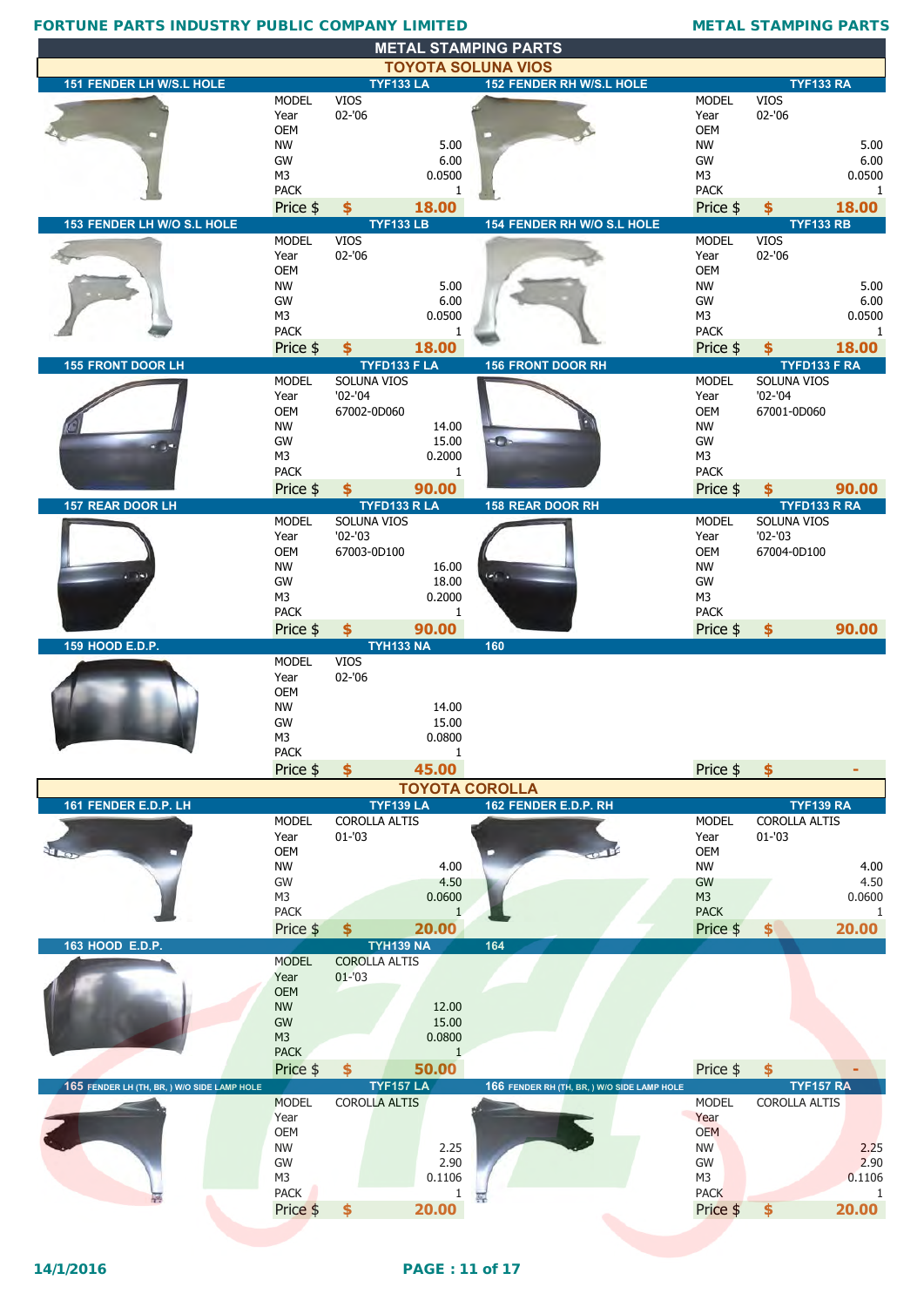|                                              |                               |                        | <b>METAL STAMPING PARTS</b>                  |                               |                                |              |
|----------------------------------------------|-------------------------------|------------------------|----------------------------------------------|-------------------------------|--------------------------------|--------------|
| 167 FENDER W/SIDE LAMP HOLE LH (EU, S.A, TR) |                               | <b>TYF157 LB</b>       | 168 FENDER W/SIDE LAMP HOLE RH (EU, S.A, TR) |                               | <b>TYF157 RB</b>               |              |
|                                              | <b>MODEL</b>                  | COROLLA ALTIS          |                                              | <b>MODEL</b>                  | COROLLA ALTIS                  |              |
|                                              | Year                          | 08-'09                 |                                              | Year                          | 08-'09                         |              |
|                                              | <b>OEM</b>                    |                        |                                              | <b>OEM</b>                    |                                |              |
|                                              | <b>NW</b>                     | 2.25                   |                                              | <b>NW</b>                     |                                | 2.25         |
|                                              | GW                            | 2.90                   |                                              | GW                            |                                | 2.90         |
|                                              | M <sub>3</sub><br><b>PACK</b> | 0.1106<br>1            |                                              | M <sub>3</sub><br><b>PACK</b> |                                | 0.1106<br>-1 |
|                                              |                               | 22.00<br>\$            |                                              |                               |                                | 22.00        |
|                                              | Price \$                      | <b>TYF157 LC</b>       | 170 FENDER RH W/ SIDE LAMP HOLE (S.A) (FJ)   | Price \$                      | S<br><b>TYF157 RC</b>          |              |
| 169 FENDER LH W/ SIDE LAMP HOLE (S.A) (FJ)   | <b>MODEL</b>                  | <b>ALTIS</b>           |                                              | <b>MODEL</b>                  | <b>ALTIS</b>                   |              |
|                                              | Year                          | 08-'09                 |                                              | Year                          | 08-'09                         |              |
|                                              | <b>OEM</b>                    |                        |                                              | <b>OEM</b>                    |                                |              |
|                                              | <b>NW</b>                     | 2.25                   |                                              | <b>NW</b>                     |                                | 2.25         |
|                                              | GW                            | 2.90                   |                                              | GW                            |                                | 2.90         |
|                                              | M <sub>3</sub>                | 0.1106                 |                                              | M <sub>3</sub>                |                                | 0.1106       |
|                                              | <b>PACK</b>                   | 1                      |                                              | <b>PACK</b>                   |                                | -1           |
|                                              | Price \$                      | 20.00<br>\$            |                                              | Price \$                      | \$                             | 20.00        |
| 171 FRONT DOOR COMPLETE LH                   |                               | TYFD157 F LA           | <b>172 FRONT DOOR COMPLETE RH</b>            |                               | TYFD157 F RA                   |              |
|                                              | <b>MODEL</b>                  | <b>COROLLA</b>         |                                              | <b>MODEL</b>                  | <b>COROLLA</b>                 |              |
|                                              | Year<br><b>OEM</b>            | 08                     |                                              | Year<br><b>OEM</b>            | ${\bf 08}$                     |              |
|                                              | <b>NW</b>                     | 67002-02350            |                                              | <b>NW</b>                     | 67001-02350                    |              |
|                                              | GW                            |                        |                                              | GW                            |                                |              |
|                                              | M <sub>3</sub>                |                        |                                              | M <sub>3</sub>                |                                |              |
|                                              | <b>PACK</b>                   | 1                      |                                              | <b>PACK</b>                   |                                |              |
|                                              | Price \$                      | 90.00<br>\$            |                                              | Price \$                      |                                | 90.00        |
| 173 REAR DOOR COMPLETE TH                    |                               | TYFD157 R LA           | 174 REAR DOOR COMPLETE RH                    |                               | TYFD157 R RA                   |              |
|                                              | <b>MODEL</b>                  | <b>COROLLA</b>         |                                              | <b>MODEL</b>                  | <b>COROLLA</b>                 |              |
|                                              | Year                          | 08                     |                                              | Year                          | 08                             |              |
|                                              | <b>OEM</b>                    | 67004-02330            |                                              | <b>OEM</b>                    | 67003-02330                    |              |
|                                              | <b>NW</b>                     |                        |                                              | <b>NW</b>                     |                                |              |
|                                              | GW                            |                        |                                              | GW                            |                                |              |
|                                              | M <sub>3</sub><br><b>PACK</b> | 0.2000<br>1            |                                              | M <sub>3</sub><br><b>PACK</b> |                                | 0.2000       |
|                                              | Price \$                      | 90.00<br>\$            |                                              | Price \$                      | \$                             | 90.00        |
| 175 HOOD (TH, SA, BR) UPPER HINGE            |                               |                        |                                              |                               |                                |              |
|                                              |                               |                        |                                              |                               |                                |              |
|                                              |                               | <b>TYH157 NA</b>       | 176 HOOD (EU, S.AFRICA, TR) LOWER HINGE      |                               | <b>TYH157 NB</b>               |              |
|                                              | <b>MODEL</b><br>Year          | <b>COROLLA ALTIS</b>   |                                              | <b>MODEL</b><br>Year          | <b>COROLLA ALTIS</b><br>08-'09 |              |
|                                              | OEM                           |                        |                                              | OEM                           |                                |              |
|                                              | <b>NW</b>                     | 16.50                  |                                              | <b>NW</b>                     |                                | 16.50        |
|                                              | GW                            | 18.00                  |                                              | GW                            |                                | 18.00        |
|                                              | M <sub>3</sub>                | 0.0628                 |                                              | M <sub>3</sub>                |                                | 0.0628       |
|                                              | <b>PACK</b>                   | 1                      |                                              | <b>PACK</b>                   |                                | -1           |
|                                              | Price \$                      | 55.00<br>$\frac{1}{2}$ |                                              | Price \$                      | $\frac{1}{2}$                  | 55.00        |
| <b>177 TRUNK LID</b>                         |                               | <b>TYT157 NA</b>       | 178                                          |                               |                                |              |
|                                              | <b>MODEL</b>                  | <b>COROLLA</b>         |                                              |                               |                                |              |
|                                              | Year<br><b>OEM</b>            | 08<br>64401-02380      |                                              |                               |                                |              |
|                                              | <b>NW</b>                     |                        |                                              |                               |                                |              |
|                                              | GW                            |                        |                                              |                               |                                |              |
|                                              | M3                            |                        |                                              |                               |                                |              |
|                                              | <b>PACK</b>                   | $\mathbf{1}$           |                                              |                               |                                |              |
|                                              | Price \$                      | 80.00<br>$$^{\circ}$   |                                              | Price \$                      | $\frac{1}{2}$                  |              |
| 179 FRONT DOOR LH                            |                               | TYFD361 F LA           | <b>180 FRONT DOOR RH</b>                     |                               | TYFD361 F RA                   |              |
|                                              | <b>MODEL</b>                  | <b>COROLLA</b>         |                                              | <b>MODEL</b>                  | <b>COROLLA</b>                 |              |
|                                              | Year                          | 14                     |                                              | Year                          | 14                             |              |
|                                              | <b>OEM</b><br><b>NW</b>       | 14.00                  |                                              | <b>OEM</b><br><b>NW</b>       |                                |              |
|                                              | GW                            | 15.00                  |                                              | GW                            |                                |              |
|                                              | M <sub>3</sub>                | 0.2000                 |                                              | M <sub>3</sub>                |                                |              |
|                                              | <b>PACK</b>                   | $\mathbf{1}$           |                                              | <b>PACK</b>                   |                                | 1            |
|                                              | Price \$                      | 100.00<br>\$           |                                              | Price \$                      | \$                             | 100.00       |
| 181 REAR DOOR LH                             |                               | TYFD361 RLA            | 182 REAR DOOR RH                             |                               | TYFD361 R RA                   |              |
|                                              | <b>MODEL</b>                  | COROLLA                |                                              | <b>MODEL</b>                  | COROLLA                        |              |
|                                              | Year                          | 14                     |                                              | Year                          | 14                             |              |
|                                              | <b>OEM</b>                    |                        |                                              | <b>OEM</b>                    |                                |              |
|                                              | <b>NW</b>                     |                        |                                              | <b>NW</b>                     |                                |              |
|                                              | GW                            |                        |                                              | GW                            |                                |              |
|                                              | M <sub>3</sub>                | 1                      |                                              | M3                            |                                |              |
|                                              | <b>PACK</b>                   |                        |                                              | <b>PACK</b>                   |                                |              |
|                                              | Price \$                      | \$<br>100.00           |                                              | Price \$                      | \$                             | 100.00       |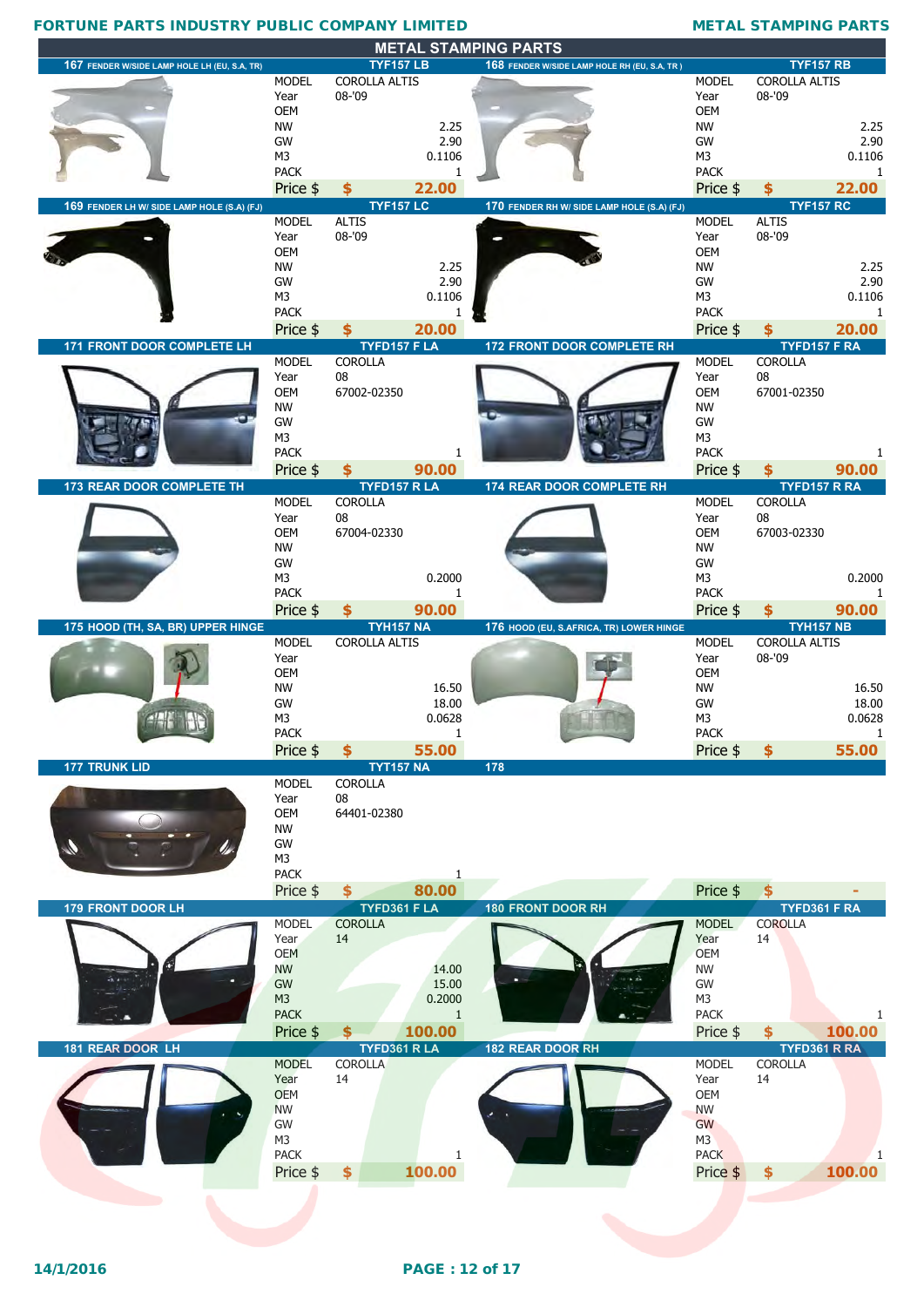### **METAL STAMPING PARTS 183 TRUNK LID TYT361 NA 184** MODEL COROLLA Year 13-'14 OEM NW GW M3 PACK 1 Price \$ **\$ 80.00** Price \$ **\$ - 185 FENDER LH W/ SIDE LAMP TYF199 LA 186 FENDER RH W/ SIDE LAMP TYF199 RA** MODEL YARIS SEDAN MODEL YARIS SEDAN Year 06-'08 Year 06-'08 OEM OEM NW 2.30 NW 2.30 GW 2.90 GW 2.90 M3 0.0600 0.0600 M3 M3 0.0600 PACK 1 PACK 1 Price \$ **\$ 20.00** Price \$ **\$ 20.00 187 FENDER LH W/O SIDE LAMP HOLE TYF199 LB 188 FENDER RH W/O SIDE LAMP HOLE TYF199 RB** YARIS SEDAN Year 06-'08 Year 06-'08 OEM OEM NW 2.30 NW 2.30 GW 2.90 GW 2.90 M3 0.0600 M3 0.0600 M3 0.0600 M3 0.0600 M3 0.0600 M3 0.0600 M3 0.0600 M3 0.0600 M PACK 1 **1 PACK** 1 Price \$ **\$ 20.00** Price \$ **\$ 20.00 189 FRONT DOOR LH TYFD199 F LA 190 FRONT DOOR RH TYFD199 F RA** MODEL YARIS (MIDDLE EAST) MODEL YARIS (MIDDLE EAST)<br>Year 06-'07 Year 06-'07 Year 06-'07 Year 06-'07 OEM 67002-0D210 OEM 67001-0D210 NW 14.00  $\epsilon$  -  $\frac{14.00}{14.00}$  NW NW 14.00 GW 15.00 **GW** 15.00 **GW** 15.00 M3 0.2000 0.2000 M3 0.2000 0.2000 M3 M3 0.2000 0.2000 M3 0.2000 0.2000 M3 0.2000 0.2000 M3 0.2000 0.2000 0.2000 PACK 1 1 PACK 1 Price \$ **\$ 100.00** Price \$ **\$ 100.00 191 REAR DOOR LH TYFD199 R LA 192 REAR DOOR RH TYFD199 R RA** MODEL YARIS (MIDDLE EAST) MODEL YARIS (MIDDLE EAST) Year 06-'07 Year 06-'07 OEM 67004-0D160 16.00 CEM 67003-0D160 NW 16.00  $\sqrt{2}$  NW NW 16.00 GW 18.00 18.00 GW GW 18.00 M3 0.2000 0.2000 M3 0.2000 0.2000 M3 0.2000 M3 0.2000 M3 0.2000 M3 0.2000 M3 0.2000 0.2000 M3 0.2000 0.2000 M3 0.2000 0.2000 0.2000 0.2000 0.2000 0.2000 0.2000 0.2000 0.2000 0.2000 0.2000 0.2000 0.2000 0.2000 0.2000 0.2000 PACK 1 PACK 1 Price \$ **\$ 100.00** Price \$ **\$ 100.00 193 RADIATOR SUPPORT TYR199 NA 194** MODEL YARIS SEDAN/VIOS Year 06-'12 OEM NW GW M3 PACK Price \$ **\$ 30.00** Price \$ **\$ - 195 FRONT DOOR LH TYFD205 F LA 196 FTONT DOOR RH TYFD205 F RA** MODEL YARIS SEDAN/VIOS MODEL YARIS SEDAN/VIOS Year 13-'14 Year 13-'14 OEM OEM NW 14.00 NW GW 15.00 GW M3 0.2000 M3 0.2000 M3 0.2000 M3 0.2000 M3 PACK 1 PACK 1 Price \$ **\$ 105.00** Price \$ **\$ 105.00 197 REAR DOOR LH TYFD205 R LA 198 REAR DOOR RH TYFD205 R RA** MODEL YARIS SEDAN/VIOS MODEL YARIS SEDAN/VIOS Year 13-'14 Year 13-'14 OEM OEM NW NW GW GW M3 M3 PACK 1 PACK 1 Price \$ **\$ 105.00** Price \$ **\$ 105.00 TOYOTA YARIS SEDAN** FORTUNE PARTS INDUSTRY PUBLIC COMPANY LIMITED METAL STAMPING PARTS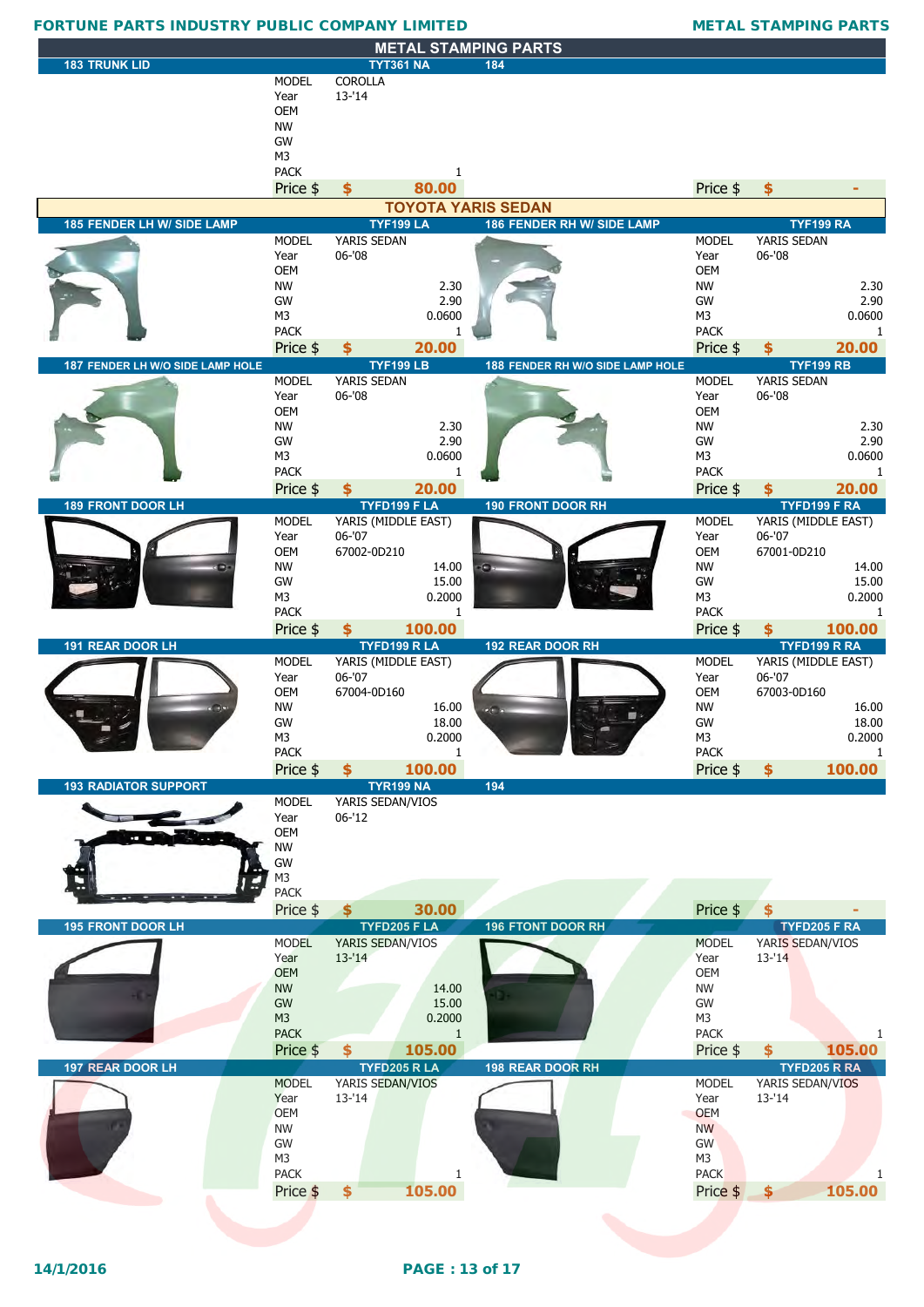|                                                      |                      |                                     | <b>METAL STAMPING PARTS</b>          |                    |                            |                     |
|------------------------------------------------------|----------------------|-------------------------------------|--------------------------------------|--------------------|----------------------------|---------------------|
| <b>199 RADIATOR SUPPORT</b>                          |                      | <b>TYR205 NA</b>                    | <b>200 TRUNK LID</b>                 |                    |                            | <b>TYT205 NA</b>    |
|                                                      | <b>MODEL</b>         | YARIS SEDAN/VIOS                    |                                      | <b>MODEL</b>       | YARIS SEDAN/VIOS           |                     |
|                                                      | Year                 | $13 - 14$                           |                                      | Year               | $13 - 14$                  |                     |
|                                                      | <b>OEM</b>           |                                     |                                      | <b>OEM</b>         |                            |                     |
|                                                      | <b>NW</b>            |                                     |                                      | <b>NW</b>          |                            |                     |
|                                                      | GW                   |                                     |                                      | GW                 |                            |                     |
|                                                      | M <sub>3</sub>       |                                     |                                      | M <sub>3</sub>     |                            |                     |
|                                                      | <b>PACK</b>          |                                     |                                      | <b>PACK</b>        |                            | 1                   |
|                                                      | Price \$             | 32.00<br>$\mathbf{s}$               |                                      | Price \$           | \$                         | 80.00               |
|                                                      |                      |                                     | <b>TOYOTA YARIS HATCHBACK</b>        |                    |                            |                     |
| 201 REAR DOOR COMPLETE TH                            |                      | TYFD197 R LA                        | 202 REAR DOOR COMPLETE RH            |                    |                            | <b>TYFD197 R RA</b> |
|                                                      | <b>MODEL</b><br>Year | YARIS 5 DOOR<br>$06 - 12$           |                                      | <b>MODEL</b>       | YARIS 5 DOOR<br>$06 - 12$  |                     |
|                                                      | <b>OEM</b>           | 67002-0D190                         |                                      | Year<br><b>OEM</b> | 67001-0D190                |                     |
|                                                      | <b>NW</b>            |                                     |                                      | <b>NW</b>          |                            |                     |
|                                                      | GW                   |                                     | $\bullet$                            | GW                 |                            |                     |
|                                                      | M3                   |                                     |                                      | M <sub>3</sub>     |                            |                     |
|                                                      | <b>PACK</b>          | $\mathbf{1}$                        |                                      | <b>PACK</b>        |                            | 1                   |
|                                                      | Price \$             | 100.00<br>$\boldsymbol{\mathsf{s}}$ |                                      | Price \$           | \$                         | 100.00              |
| 203 REAR DOOR LH                                     |                      | <b>TYFD197 R LA</b>                 | 204 REAR DOOR RH                     |                    |                            | TYFD197 R RA        |
|                                                      | <b>MODEL</b>         | YARIS 5 DOOR                        |                                      | <b>MODEL</b>       | YARIS 5 DOOR               |                     |
|                                                      | Year                 | $06 - 12$                           |                                      | Year               | $06 - 12$                  |                     |
|                                                      | OEM                  | 67004-0D140                         |                                      | <b>OEM</b>         | 67003-0D140                |                     |
|                                                      | <b>NW</b>            |                                     |                                      | <b>NW</b>          |                            |                     |
|                                                      | GW                   |                                     |                                      | GW                 |                            |                     |
|                                                      | M3                   |                                     |                                      | M3                 |                            |                     |
|                                                      | <b>PACK</b>          | 1                                   |                                      | <b>PACK</b>        |                            | 1                   |
|                                                      | Price \$             | 100.00<br>\$                        |                                      | Price \$           | \$                         | 100.00              |
|                                                      |                      |                                     | <b>TOYOTA HIACE</b>                  |                    |                            |                     |
| 201 FRONT DOOR LH                                    |                      | <b>TYFD055 LA</b>                   | 202 FRONT DOOR RH                    |                    |                            | TYFD055 RA          |
|                                                      | <b>MODEL</b>         | <b>HIACE</b>                        |                                      | <b>MODEL</b>       | <b>HIACE</b>               |                     |
|                                                      | Year<br><b>OEM</b>   | 89-'02                              |                                      | Year<br><b>OEM</b> | 89-'02                     |                     |
|                                                      | <b>NW</b>            | 11.00                               |                                      | <b>NW</b>          |                            | 11.00               |
|                                                      | GW                   | 12.00                               |                                      | GW                 |                            | 12.00               |
|                                                      | M <sub>3</sub>       | 0.1100                              |                                      | M <sub>3</sub>     |                            | 0.1100              |
|                                                      | <b>PACK</b>          | $\mathbf{1}$                        |                                      | <b>PACK</b>        |                            | 1                   |
|                                                      | Price \$             | 90.00<br>$\boldsymbol{\mathsf{s}}$  |                                      | Price \$           | \$                         | 90.00               |
|                                                      |                      |                                     |                                      |                    |                            |                     |
| <b>203 FRONT PANEL ASSY</b>                          |                      | <b>TYFP055 NA</b>                   | 204 TAIL GATE                        |                    |                            | <b>TYT055 NA</b>    |
|                                                      | <b>MODEL</b>         | <b>HIACE</b>                        |                                      | <b>MODEL</b>       | <b>HIACE VAN</b>           |                     |
|                                                      | Year                 | 94-'95                              |                                      | Year               | 89-'02                     |                     |
|                                                      | <b>OEM</b>           |                                     |                                      | <b>OEM</b>         |                            |                     |
|                                                      | <b>NW</b>            | 12.00                               |                                      | <b>NW</b>          |                            |                     |
|                                                      | GW                   | 13.00                               |                                      | GW                 |                            |                     |
|                                                      | M3                   | 0.1500                              |                                      | M <sub>3</sub>     |                            |                     |
|                                                      | <b>PACK</b>          | 1                                   |                                      | <b>PACK</b>        |                            |                     |
|                                                      | Price \$             | 50.00<br>$\frac{1}{2}$              |                                      | Price \$           | \$                         |                     |
|                                                      |                      |                                     | <b>TOYOTA HIACE COMMUTER</b>         |                    |                            |                     |
| 205 FRONT DOOR LOW/HIGH ROOF LH                      | <b>MODEL</b>         | TYFD221 LA                          | 206 FRONT DOOR LOW/HIGH ROOF RH      | <b>MODEL</b>       |                            | TYFD221 RA          |
|                                                      | Year                 | <b>HIACE COMUTER</b><br>$04 - 15$   |                                      | Year               | HIACE COMUTER<br>$04 - 15$ |                     |
|                                                      | OEM                  |                                     |                                      | <b>OEM</b>         |                            |                     |
|                                                      | <b>NW</b>            | 14.00                               |                                      | <b>NW</b>          |                            |                     |
|                                                      | GW                   | 15.00                               |                                      | ${\sf GW}$         |                            |                     |
|                                                      | M3                   | 0.2000                              |                                      | M <sub>3</sub>     |                            |                     |
|                                                      | <b>PACK</b>          | $\mathbf{1}$                        |                                      | <b>PACK</b>        |                            |                     |
|                                                      | Price \$             | 120.00<br>\$                        |                                      | Price \$           | \$                         | 120.00              |
| 207 TAIL GATE HIGH ROOF WIDE BODY W/ BRAKE LAMP HOLE |                      | <b>TYT221 NB</b>                    | 208 F.HOOD W/LOGO HOLE (SHORT MODEL) |                    |                            | TYFP219 NA          |
|                                                      | <b>MODEL</b>         | <b>HIACE</b>                        |                                      | <b>MODEL</b>       | <b>HIACE COMMUTER</b>      |                     |
|                                                      | Year                 | $04 - 15$                           |                                      | Year               | $04 - 06$                  |                     |
|                                                      | <b>OEM</b>           |                                     |                                      | OEM                |                            |                     |
|                                                      | <b>NW</b><br>GW      |                                     |                                      | <b>NW</b><br>GW    |                            |                     |
|                                                      | M <sub>3</sub>       |                                     |                                      | M <sub>3</sub>     |                            |                     |
|                                                      | <b>PACK</b>          | 1                                   |                                      | <b>PACK</b>        |                            |                     |
|                                                      |                      | 180.00<br>$\frac{1}{2}$             |                                      | Price \$           | \$                         | 50.00               |
|                                                      | Price \$             |                                     |                                      |                    |                            |                     |
|                                                      |                      |                                     |                                      |                    |                            |                     |
|                                                      |                      |                                     |                                      |                    |                            |                     |
|                                                      |                      |                                     |                                      |                    |                            |                     |
|                                                      |                      |                                     |                                      |                    |                            |                     |
|                                                      |                      |                                     |                                      |                    |                            |                     |
|                                                      |                      |                                     |                                      |                    |                            |                     |
|                                                      |                      |                                     |                                      |                    |                            |                     |
|                                                      |                      |                                     |                                      |                    |                            |                     |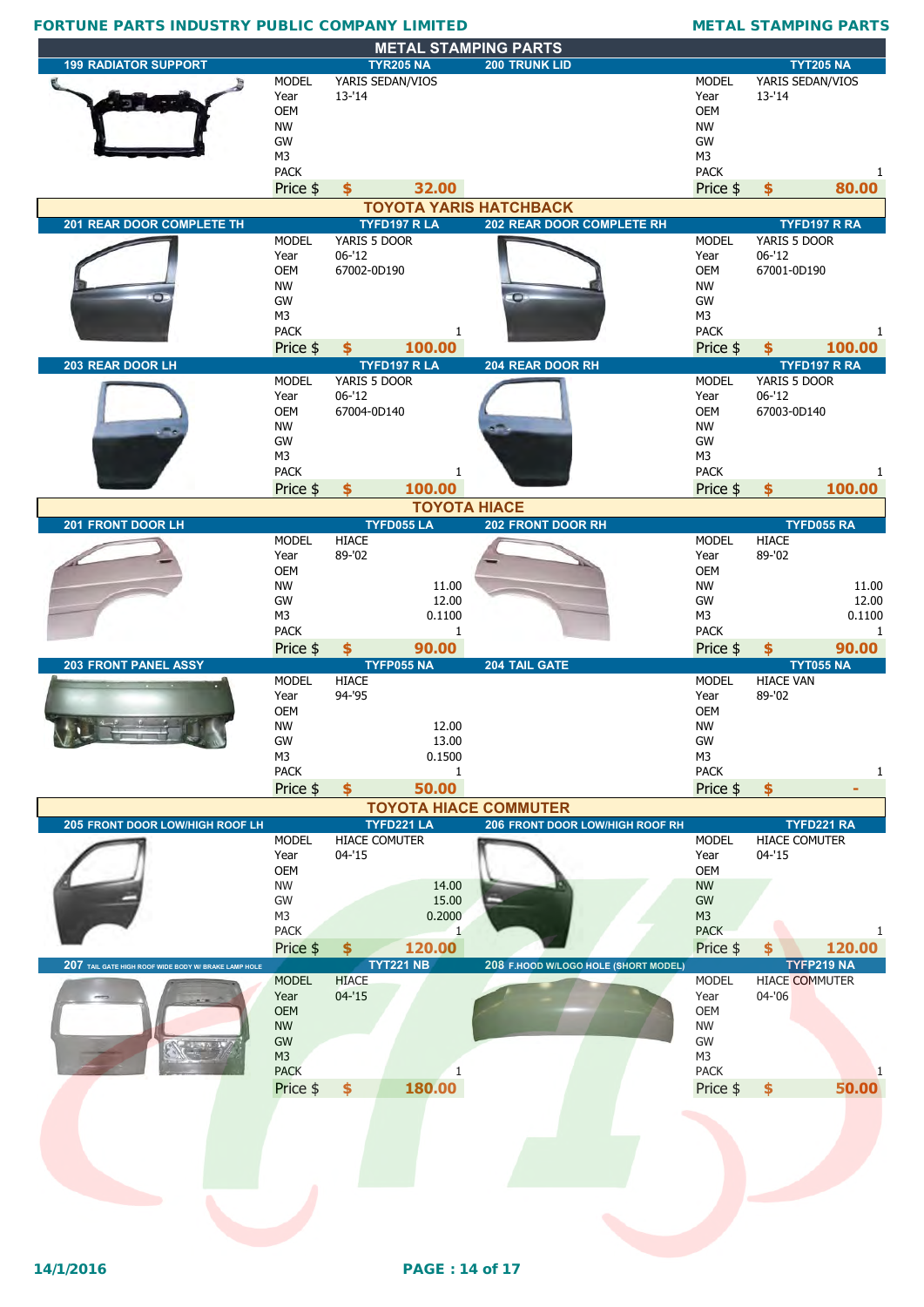|                                            |                               |                          |                        | <b>MEIAL SIAMPING PARIS</b><br><b>TOYOTA INNOVA</b>  |                             |                           |                       |
|--------------------------------------------|-------------------------------|--------------------------|------------------------|------------------------------------------------------|-----------------------------|---------------------------|-----------------------|
| 209 FRONT DOOR LH                          |                               | TYFD161 F LA             |                        | 210 FRONT DOOR RH                                    |                             | TYFD161 F RA              |                       |
|                                            | <b>MODEL</b>                  | <b>INOVA</b>             |                        |                                                      | <b>MODEL</b>                | <b>INOVA</b>              |                       |
|                                            | Year                          | 05-06                    |                        |                                                      | Year                        | 05-06                     |                       |
|                                            | <b>OEM</b>                    | 67002-OK030              |                        |                                                      | <b>OEM</b>                  | 67001-0K030               |                       |
|                                            | <b>NW</b>                     |                          | 8.00                   |                                                      | <b>NW</b>                   |                           | 8.00                  |
| e                                          | GW                            |                          | 10.00                  | ò                                                    | <b>GW</b>                   |                           | 10.00                 |
|                                            | M <sub>3</sub>                |                          | 0.1200                 |                                                      | M <sub>3</sub>              |                           | 0.1200                |
|                                            | <b>PACK</b>                   |                          | $\mathbf{1}$           |                                                      | <b>PACK</b>                 |                           | 1                     |
|                                            | Price \$                      | \$                       | 120.00                 |                                                      | Price \$                    | \$                        | 120.00                |
| 211 REAR DOOR LH                           |                               | TYFD161 RLA              |                        | 212 REAR DOOR RH                                     |                             | TYFD161 R RA              |                       |
|                                            | <b>MODEL</b>                  | <b>INOVA</b>             |                        |                                                      | <b>MODEL</b>                | <b>INOVA</b>              |                       |
|                                            | Year                          | 05-06                    |                        |                                                      | Year                        | 05-06                     |                       |
|                                            | OEM<br><b>NW</b>              | 67004-OK030              | 8.00                   |                                                      | <b>OEM</b><br><b>NW</b>     | 67003-OK030               | 8.00                  |
|                                            | GW                            |                          | 10.00                  |                                                      | GW                          |                           | 10.00                 |
|                                            | M <sub>3</sub>                |                          | 0.1200                 |                                                      | M <sub>3</sub>              |                           | 0.1200                |
|                                            | <b>PACK</b>                   |                          | 1                      |                                                      | <b>PACK</b>                 |                           | 1                     |
|                                            | Price \$                      | \$                       | 120.00                 |                                                      | Price \$                    | \$                        | 120.00                |
| 213 TAIL GATE                              |                               | <b>TYT161 NA</b>         |                        | 214 TAIL GATE W/O SPOILER HOLE                       |                             | <b>TYT169 NA</b>          |                       |
|                                            | <b>MODEL</b>                  | <b>INOVA</b>             |                        |                                                      | <b>MODEL</b>                | <b>INOVA</b>              |                       |
|                                            | Year                          | 05-06                    |                        |                                                      | Year                        | 11                        |                       |
|                                            | OEM                           | 67005-OK040              |                        |                                                      | <b>OEM</b>                  |                           |                       |
|                                            | <b>NW</b>                     |                          | 16.00                  |                                                      | <b>NW</b>                   |                           | 16.00                 |
|                                            | GW<br>M3                      |                          | 18.00<br>0.2000        |                                                      | <b>GW</b><br>M <sub>3</sub> |                           | 18.00<br>0.2000       |
|                                            | <b>PACK</b>                   |                          | $\mathbf{1}$           |                                                      | <b>PACK</b>                 |                           | $\mathbf{1}$          |
|                                            | Price \$                      | \$                       | 150.00                 |                                                      | Price \$                    | \$                        | 150.00                |
|                                            |                               |                          |                        | <b>TOYOTA HILUX VIGO</b>                             |                             |                           |                       |
| 215 FRONT DOOR LH SINGLE / EXTRA CAB       |                               | TYFD091 FLB              |                        | 216 FRONT DOOR RH SINGLE / EXTRA CAB                 |                             | TYFD091 F RB              |                       |
|                                            | <b>MODEL</b>                  | <b>VIGO</b>              |                        |                                                      | <b>MODEL</b>                | <b>VIGO</b>               |                       |
|                                            | Year                          | $04 - 05$                |                        |                                                      | Year                        | $04 - 05$                 |                       |
|                                            | <b>OEM</b>                    | 67002-0K010              |                        |                                                      | <b>OEM</b>                  | 67001-0K010               |                       |
|                                            | <b>NW</b>                     |                          | 4.50                   |                                                      | <b>NW</b>                   |                           | 4.50                  |
|                                            | GW                            |                          | 4.50                   |                                                      | GW                          |                           | 4.50                  |
|                                            | M <sub>3</sub>                |                          | 0.1500                 |                                                      | M3                          |                           | 0.1500                |
|                                            | <b>PACK</b>                   |                          | $\mathbf{1}$           |                                                      | <b>PACK</b>                 |                           | 1                     |
|                                            |                               |                          |                        |                                                      |                             |                           |                       |
|                                            | Price \$                      | \$                       | 100.00                 |                                                      | Price \$                    | \$                        | 100.00                |
| 217 REAR DOOR LH 4WD                       |                               | TYFD091 R LA             |                        | 218 REAR DOOR RH 4WD                                 |                             | TYFD091 R RA              |                       |
|                                            | <b>MODEL</b>                  | <b>VIGO</b>              |                        |                                                      | <b>MODEL</b>                | <b>VIGO</b>               |                       |
|                                            | Year<br><b>OEM</b>            | $04 - 05$<br>67003-0K010 |                        |                                                      | Year<br><b>OEM</b>          | $04 - 05$<br>67004-0K010  |                       |
|                                            | <b>NW</b>                     |                          |                        |                                                      | <b>NW</b>                   |                           |                       |
|                                            | GW                            |                          |                        |                                                      | GW                          |                           |                       |
|                                            | M <sub>3</sub>                |                          |                        |                                                      | M3                          |                           |                       |
|                                            | <b>PACK</b>                   |                          |                        |                                                      | <b>PACK</b>                 |                           |                       |
|                                            | Price \$                      | $\mathbf{\hat{5}}$       | 85.00                  |                                                      | Price \$                    | $\mathbf{\hat{5}}$        | 85.00                 |
| <b>219 TAIL GATE SIDE OPENNER</b>          |                               | <b>TYT091 NA</b>         |                        | 220 TAIL GATE MIDDLE OPENER W/ O BRAKE LAMP          |                             | <b>TYT091 NB</b>          |                       |
|                                            | <b>MODEL</b>                  | <b>HILUX VIGO</b>        |                        |                                                      | <b>MODEL</b>                | <b>HILUX VIGO</b>         |                       |
|                                            | Year                          | 04-'06                   |                        |                                                      | Year                        | 04-'06                    |                       |
|                                            | <b>OEM</b>                    | 65700-0K070              | 8.00                   |                                                      | <b>OEM</b>                  | 65700-0K051               |                       |
|                                            | <b>NW</b><br>GW               |                          | 10.00                  |                                                      | <b>NW</b><br>GW             |                           |                       |
|                                            | M <sub>3</sub>                |                          | 0.0668                 |                                                      | M <sub>3</sub>              |                           | 0.0668                |
|                                            | <b>PACK</b>                   |                          | $\mathbf{1}$           |                                                      | <b>PACK</b>                 |                           | 1                     |
|                                            | Price \$                      | \$                       | 55.00                  |                                                      | Price \$                    | \$                        | 55.00                 |
| 221 TAIL GATE MIDDEL OPENER W/ BREAKE LAMP |                               | <b>TYT091 NC</b>         |                        | 222 TAIL GATE W/KEY HOLE MIDDLE OPENER W/BREAKE LAMP |                             | <b>TYT171 NA</b>          |                       |
|                                            | <b>MODEL</b>                  | <b>HILUX VIGO</b>        |                        |                                                      | <b>MODEL</b>                | VIGO SMART CAP/VIGO CHAMP |                       |
| c                                          | Year                          | $04 - 06$                |                        |                                                      | Year                        | $08 - 14$                 |                       |
|                                            | <b>OEM</b>                    | 65700-0K041              |                        |                                                      | <b>OEM</b>                  | 65700-0K120               |                       |
|                                            | <b>NW</b>                     |                          | 8.00                   |                                                      | <b>NW</b>                   |                           | 8.00<br>10.00<br>8.00 |
|                                            | GW                            |                          | 10.00                  |                                                      | GW                          |                           | 10.00                 |
|                                            | M <sub>3</sub><br><b>PACK</b> |                          | 0.0668<br>$\mathbf{1}$ |                                                      | M3<br><b>PACK</b>           |                           | 0.0668<br>-1          |
|                                            | Price \$                      | \$                       | 55.00                  |                                                      | Price \$                    | \$                        | 55.00                 |
| 223 HOOD W/O HOLE                          |                               | <b>TYH091 NA</b>         |                        | 224 HOOD W/HOLE                                      |                             | <b>TYH091 NB</b>          |                       |
|                                            | <b>MODEL</b>                  | <b>HILUX VIGO</b>        |                        |                                                      | <b>MODEL</b>                | <b>HILUX VIGO</b>         |                       |
|                                            | Year                          | $'04 - '05$              |                        |                                                      | Year                        | $'04 - '05$               |                       |
|                                            | <b>OEM</b>                    | 53301-0K010              |                        |                                                      | <b>OEM</b>                  | 53301-0K020               |                       |
|                                            | <b>NW</b>                     |                          | 15.00                  |                                                      | <b>NW</b>                   |                           | 15.00                 |
|                                            | GW                            |                          | 17.00                  |                                                      | GW                          |                           | 17.00                 |
|                                            | M <sub>3</sub>                |                          | 0.0500<br>1            |                                                      | M3                          |                           | 0.0500<br>1           |
|                                            | <b>PACK</b><br>Price \$       | \$                       | 45.00                  |                                                      | <b>PACK</b><br>Price \$     | \$                        | 50.00                 |

**METAL STAMPING PARTS**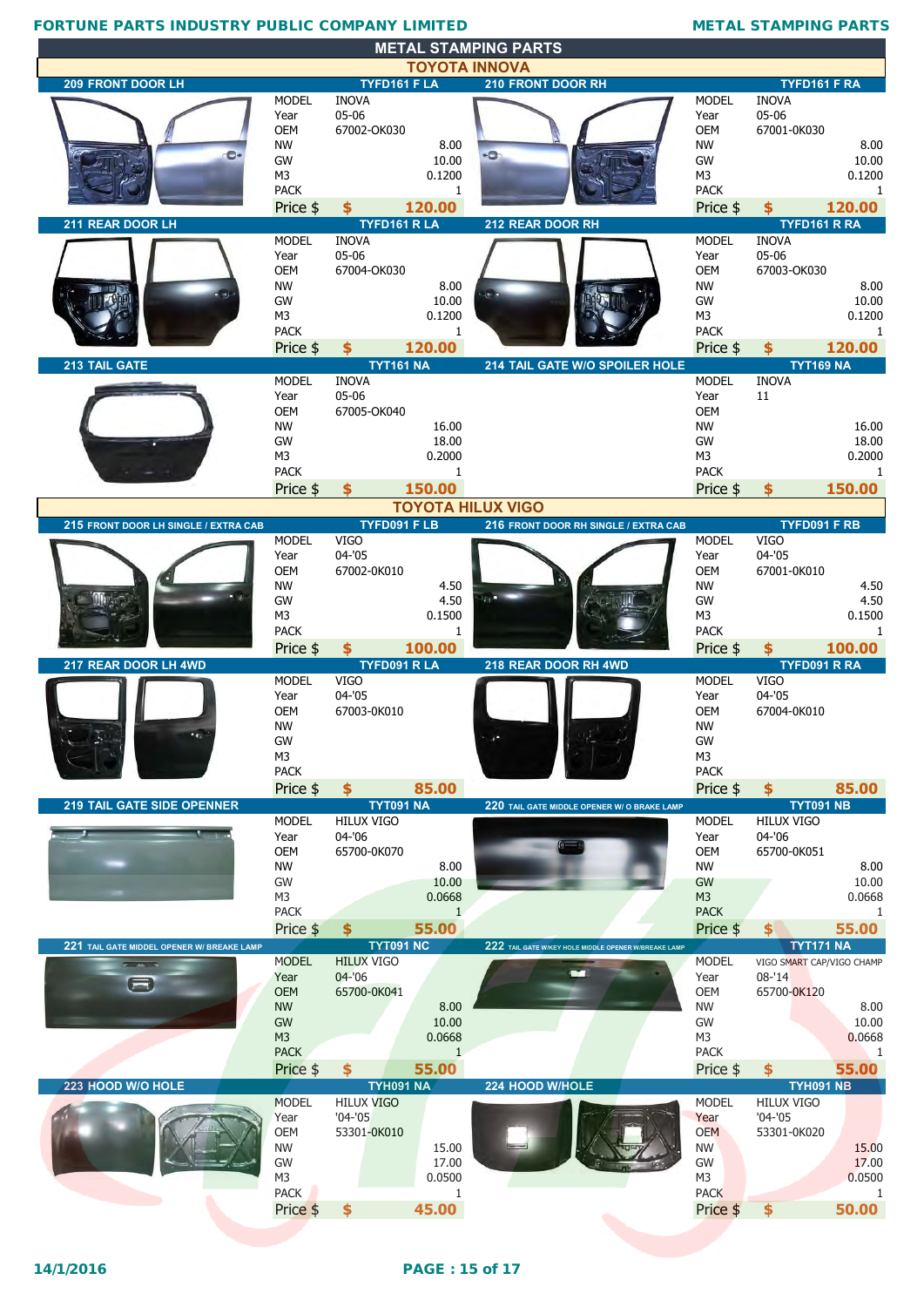| <b>METAL STAMPING PARTS</b>                  |                               |                                 |              |                                              |                               |                                 |              |  |  |  |
|----------------------------------------------|-------------------------------|---------------------------------|--------------|----------------------------------------------|-------------------------------|---------------------------------|--------------|--|--|--|
| 225 FENDER 2WD LH W/ S.L HOLE                |                               | <b>TYF175 LA</b>                |              | 226 FENDER 2WD RH W/ S.L HOLE                |                               | <b>TYF175 RA</b>                |              |  |  |  |
|                                              | MODEL                         | VIGO CHAMP                      |              |                                              | <b>MODEL</b>                  | VIGO CHAMP                      |              |  |  |  |
|                                              | Year<br><b>OEM</b>            | $'11-'12$                       |              |                                              | Year<br><b>OEM</b>            | $'11 - '12$                     |              |  |  |  |
|                                              | NW                            | 53812-0K080                     | 4.50         |                                              | NW                            | 53811-0K080                     | 4.50         |  |  |  |
|                                              | GW                            |                                 | 6.00         |                                              | GW                            |                                 | 6.00         |  |  |  |
|                                              | M <sub>3</sub>                |                                 | 0.0600       |                                              | M <sub>3</sub>                |                                 | 0.0600       |  |  |  |
|                                              | <b>PACK</b>                   |                                 | 1            |                                              | <b>PACK</b>                   |                                 | 1            |  |  |  |
|                                              | Price \$                      | \$                              | 20.00        |                                              | Price \$                      | \$                              | 20.00        |  |  |  |
| 227 FENDER 4WD LH W/ F.F HOLE & W/O S.L HOLE |                               | <b>TYF175LB</b>                 |              | 228 FENDER 4WD RH W/F.F. HOLE & W/O S.L HOLE |                               | <b>TYF175 RB</b>                |              |  |  |  |
|                                              | <b>MODEL</b>                  | VIGO CHAMP                      |              |                                              | <b>MODEL</b>                  | VIGO CHAMP<br>$'11 - '12$       |              |  |  |  |
|                                              | Year<br><b>OEM</b>            | $'11-'12$<br>53812-0K110        |              |                                              | Year<br><b>OEM</b>            | 53811-0K110                     |              |  |  |  |
|                                              | <b>NW</b>                     |                                 | 4.50         |                                              | <b>NW</b>                     |                                 | 4.50         |  |  |  |
|                                              | GW                            |                                 | 6.00         |                                              | GW                            |                                 | 6.00         |  |  |  |
|                                              | M <sub>3</sub>                |                                 | 0.0600       |                                              | M3                            |                                 | 0.0600       |  |  |  |
|                                              | <b>PACK</b>                   |                                 | 1            |                                              | <b>PACK</b>                   |                                 | 1            |  |  |  |
|                                              | Price \$                      | \$                              | 20.00        |                                              | Price \$                      | \$                              | 20.00        |  |  |  |
| 229 HOOD W/O TURBO HOLE                      | <b>MODEL</b>                  | <b>TYH175 NA</b><br>VIGO CHAMP  |              | 230                                          |                               |                                 |              |  |  |  |
|                                              | Year                          | $'11-'12$                       |              |                                              |                               |                                 |              |  |  |  |
|                                              | <b>OEM</b>                    | 53301-0K100                     |              |                                              |                               |                                 |              |  |  |  |
|                                              | <b>NW</b>                     |                                 | 12.00        |                                              |                               |                                 |              |  |  |  |
|                                              | GW                            |                                 | 14.00        |                                              |                               |                                 |              |  |  |  |
|                                              | M <sub>3</sub>                |                                 | 0.0800       |                                              |                               |                                 |              |  |  |  |
|                                              | <b>PACK</b>                   |                                 | 1            |                                              |                               |                                 |              |  |  |  |
|                                              | Price \$                      | \$                              | 50.00        |                                              | Price \$                      |                                 |              |  |  |  |
| <b>231 RADIATOR SUPPORT</b>                  |                               | <b>TYR381 NA</b>                |              | <b>TOYOTA HILUX REVO</b><br><b>232 HOOD</b>  |                               | <b>TYH381 NA</b>                |              |  |  |  |
|                                              | <b>MODEL</b>                  | <b>REVO</b>                     |              |                                              | <b>MODEL</b>                  | <b>REVO</b>                     |              |  |  |  |
|                                              | Year                          | 15                              |              |                                              | Year                          | 15                              |              |  |  |  |
|                                              | <b>OEM</b>                    | 53201-KK040                     |              |                                              | <b>OEM</b>                    | 53301-KK010                     |              |  |  |  |
|                                              | <b>NW</b>                     |                                 |              |                                              | <b>NW</b>                     |                                 |              |  |  |  |
|                                              | <b>GW</b>                     |                                 |              |                                              | GW                            |                                 |              |  |  |  |
|                                              | M <sub>3</sub><br><b>PACK</b> |                                 | 1            |                                              | M <sub>3</sub><br><b>PACK</b> |                                 |              |  |  |  |
|                                              |                               |                                 |              |                                              |                               |                                 |              |  |  |  |
|                                              |                               |                                 |              |                                              |                               |                                 |              |  |  |  |
|                                              | Price \$                      | \$                              | 50.00        |                                              | Price \$                      | \$                              | 70.00        |  |  |  |
| 233 FENDER 2WD WITH SIDE LAMP HOLE LH        | <b>MODEL</b>                  | <b>TYF381 LA</b><br><b>REVO</b> |              | 234 FENDER 2WD WITH SIDE LAMP HOLE RH        | <b>MODEL</b>                  | <b>TYF381 RA</b><br><b>REVO</b> |              |  |  |  |
|                                              | Year                          | '15                             |              |                                              | Year                          | '15                             |              |  |  |  |
|                                              | <b>OEM</b>                    | 53812-KK010                     |              |                                              | <b>OEM</b>                    | 53811-KK010                     |              |  |  |  |
|                                              | NW                            |                                 |              |                                              | NW                            |                                 |              |  |  |  |
|                                              | GW                            |                                 |              |                                              | GW                            |                                 |              |  |  |  |
|                                              | M <sub>3</sub><br><b>PACK</b> |                                 |              |                                              | M3<br><b>PACK</b>             |                                 |              |  |  |  |
|                                              | Price \$                      | \$                              | 30.00        |                                              | Price \$                      | \$                              | 30.00        |  |  |  |
| 235 FENDER 2WD W/O SIDE LAMP HOLE LH         |                               | <b>TYF381 LC</b>                |              | 236 FENDER 2WD W/O SIDE LAMP HOLE RH         |                               | <b>TYF381 RC</b>                |              |  |  |  |
|                                              | <b>MODEL</b>                  | <b>REVO</b>                     |              |                                              | <b>MODEL</b>                  | REVO                            |              |  |  |  |
|                                              | Year                          | $'15-'16$                       |              |                                              | Year                          | $'15-'16$                       |              |  |  |  |
|                                              | <b>OEM</b>                    | 53812-KK020                     |              |                                              | <b>OEM</b>                    | 53811-KK020                     |              |  |  |  |
|                                              | NW<br>GW                      |                                 | 6.00<br>8.00 |                                              | <b>NW</b><br>GW               |                                 | 6.00<br>8.00 |  |  |  |
|                                              | M <sub>3</sub>                |                                 | 0.0600       |                                              | M <sub>3</sub>                |                                 | 0.0600       |  |  |  |
|                                              | <b>PACK</b>                   |                                 | $\mathbf{1}$ |                                              | <b>PACK</b>                   |                                 | $\mathbf{1}$ |  |  |  |
|                                              | Price \$                      | $\clubsuit$                     | 30.00        |                                              | Price \$                      | \$                              | 30.00        |  |  |  |
| 237 FENDER 4WD MORE COURVE LH                |                               | <b>TYF383 LA</b>                |              | 238 FENDER 4WD MORE COURVE RH                |                               | <b>TYF383 RA</b>                |              |  |  |  |
|                                              | <b>MODEL</b>                  | <b>REVO</b>                     |              |                                              | <b>MODEL</b>                  | <b>REVO</b>                     |              |  |  |  |
|                                              | Year                          | '15                             |              |                                              | Year                          | '15                             |              |  |  |  |
|                                              | <b>OEM</b>                    | 53812-KK030                     |              |                                              | <b>OEM</b>                    | 53811-KK030                     |              |  |  |  |
|                                              | <b>NW</b><br>GW               |                                 |              |                                              | <b>NW</b><br>GW               |                                 |              |  |  |  |
|                                              | M3                            |                                 |              |                                              | M <sub>3</sub>                |                                 |              |  |  |  |
|                                              | <b>PACK</b>                   |                                 |              |                                              | <b>PACK</b>                   |                                 |              |  |  |  |
|                                              | Price \$                      | \$                              | 32.00        |                                              | Price \$                      | \$                              | 32.00        |  |  |  |
| 239 FRONT DOOR DOUBLE CAB LH                 |                               | TYFD383 F LA                    |              | 240 FRONT DOOR DOUBLE CAB RH                 |                               | TYFD383 F RA                    |              |  |  |  |
|                                              | <b>MODEL</b><br>Year          | <b>REVO</b><br>'15              |              |                                              | <b>MODEL</b>                  | <b>REVO</b><br>'15              |              |  |  |  |
|                                              | <b>OEM</b>                    | 67002-KK010                     |              |                                              | Year<br><b>OEM</b>            | 67001-KK010                     |              |  |  |  |
|                                              | <b>NW</b>                     |                                 |              |                                              | <b>NW</b>                     |                                 |              |  |  |  |
|                                              | GW                            |                                 |              |                                              | GW                            |                                 |              |  |  |  |
|                                              | M <sub>3</sub>                |                                 |              |                                              | M3                            |                                 |              |  |  |  |
|                                              | <b>PACK</b><br>Price \$       | $\frac{1}{2}$                   | 1<br>125.00  |                                              | <b>PACK</b><br>Price \$       | \$                              | 125.00       |  |  |  |